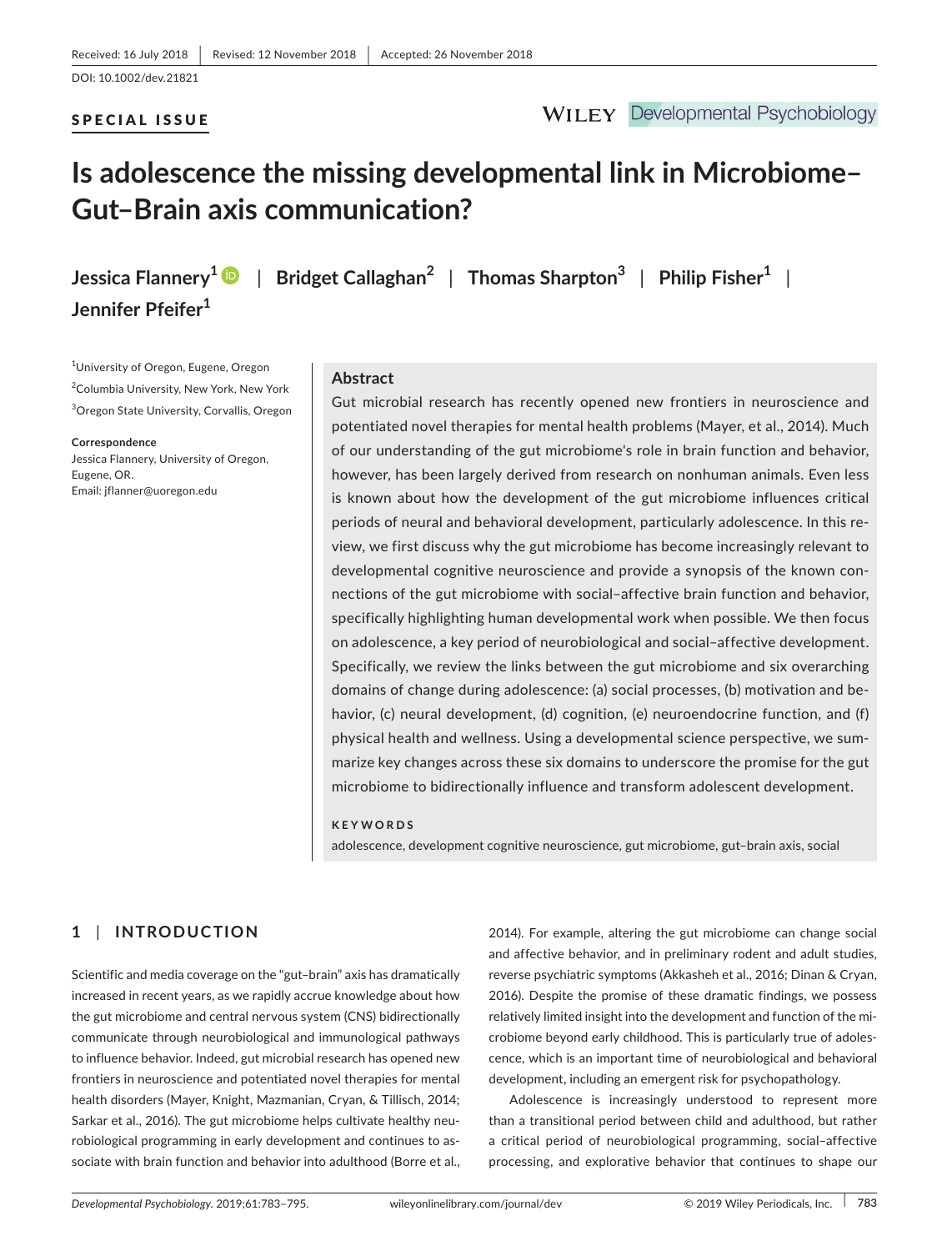neurobiological and social and emotional processing into adulthood (Dahl, Allen, Wilbrecht, & Suleiman, 2018). This also means that ad‐ olescence is a vulnerable period for a heightened risk for the emer‐ gence of psychiatric symptoms and disorders that persist across the life span. Despite the growing emphasis on adolescence as a "flux" point in development within developmental cognitive neurosciences, and the parallel growing emphasis on the gut microbiome's role in neurobiological, social‐emotional, explorative, and psychiatric symptom development, there is a relative dearth of research into the gut microbiome's role during this critical period of developmental programming. In this review, we first highlight why gut microbiome research is becoming increasingly relevant to psychology and the cognitive neurosciences, then focus on the microbiome's specific connections to social–affective processing, and lastly, synopsize six domains of change that are undergoing unique programming during adolescence and that are particularly relevant to the microbiome.

## **2** | **PART I. THE GUT MICROBIOME' S GROWING CONNECTION WITH PSYCHOLOGY AND THE COGNITIVE NEUROSCIENCES**

The gut microbiome consists of a diverse community of microorgan‐ isms "microbes" and their genes that resides in the gastrointestinal tract, including bacteria, fungi, archaea, and viruses. Our number of microbial cells are now believed to closely match our number of human cells (approximately 1:1 ratio; Sender, Fuchs, & Milo, 2016), with the largest microbial population residing in the gastrointestinal tract. The composi‐ tion and function of the gut microbiome is dynamic and malleable to the environment across the life span, including changes in diet, geography, stress, illness, or use of antibiotics. The gut microbiome interacts with the enteric nervous system (ENS): a branch of the autonomic nervous system (ANS) that can also operate independently to regulate the gastrointesti‐ nal system. The ENS contains an estimated 70% of body's immune cells and produces an estimated 95% of the body's serotonin (Mayer, 2011). The connections between the ENS and the brain (i.e., the gut–brain axis) were first discovered centuries ago; however, the microbiota's role in this gut–brain communication has only recently emerged (and contributes to the moniker of the "microbiome"–gut–brain axis; Zhu et al., 2017).

The microbiome performs myriad functions. It regulates immune function activity, gut motility, nutrient absorption, fat distribution, and maintains homeostasis of the intestinal barrier (Carabotti, Scirocco, Maselli, & Severi, 2015). The microbiome also communicates with the CNS through bidirectional signaling along the au‐ tonomic nervous system, and neuroimmune and neuroendocrine pathways. For example, the microbiome–gut–brain axis operates through microbial sourced metabolites (e.g., short‐chain fatty acids, peptides, neurotransmitters), vagal nerve innervation, hormonal signaling, and immune cells (see Figure 1; see also Sharon, Sampson, Geschwind, & Mazmanian, 2016 for a review of connection mecha‐ nisms). Microbiome colonization also directly overlaps with the first critical period of neurobiological development, beginning during

prenatal development through the mother's placenta and continu‐ ing through the first 3–4 years of life (Collado, Rautava, Aakko, Isolauri, & Salminen, 2016). In fact, the microbiome helps form the blood–brain barrier and is necessary for normative brain develop‐ ment, immune function, and hypothalamus–pituitary–adrenal (HPA) axis programming (Borre et al., 2014). Although the mechanistic connections have been predominantly modeled in nonhuman ver‐ tebrate animals, these discoveries have raised the potential that the microbiome–gut–brain axis can transform how we understand and approach our models of human behavior.

### **2.1** | **A novel treatment method**

Emergent gut microbial interventions in medicine highlight the mi‐ crobiome's unique potential to individualize treatment in psychology. One of the most commonly used microbial interventions is probiotic administration. By definition, probiotics are live bacteria that, when administered in precise quantities, provide a health benefit to the host (Sanders, 2008). Studies have used probiotics to treat a range of both gastrointestinal and mental health symptoms. For example, in a population of adults with comorbid irritable bowel syndrome (IBS) and anxiety/depression, a group that took a probiotic for ten weeks had more individuals that showed declines in depression symptoms (64%) than a group that took a placebo (32%; Pinto‐Sanchez et al., 2017). A recent systematic review supported the positive effects of probiotics on depression symptoms, but reported that additional randomized control trials are needed before clinical recommenda‐ tions can be made (Pirbaglou et al., 2016; Wallace & Milev, 2017). However, the most recent meta‐analysis of those reports only found support for a beneficial effect of probiotics in mildly depressed, compared to not depressed, subjects (there was no effect of probiotics on clinical depression symptoms; Ng, Peters, Ho, Lim, & Yeo, 2018). No meta‐analyses have yet focused on clinical anxiety symptoms.

Another novel treatment that involves an indirect manipulation of gastrointestinal bacteria is administration of prebiotics. By defi‐ nition, prebiotics are dietary compounds used by bacteria to yield a positive benefit to the host (e.g., fructooligosaccharides and ga‐ lactooligosaccharides; Gibson et al., 2017). Some studies have ad‐ ministered such prebiotics either to healthy volunteers, showing a reduction in neuroendocrine activity associated with stress regula‐ tion (Schmidt et al., 2015) or to rodents, showing positive outcomes on several stress‐associated outcomes, including anxiety and de‐ pression (Burokas et al., 2017). Currently, there are no meta-analyses of prebiotic utility in depression or anxiety.

Microbial interventions have extended to several areas of medicine (Xu et al., 2015). By profiling the gut microbiome, for example, immunotherapies and clinical drug trials are beginning to identify individual differences in the course of optimal che‐ motherapy and drug metabolism (Petrosino, 2018). Pilot studies in adults have also sparked promise that microbial transplants or "fecal pills" which have been used for GI disorders, may be able to alleviate symptoms of depression or autism spectrum disor‐ der (Kang et al., 2017; Zheng et al., 2016). As the field expands,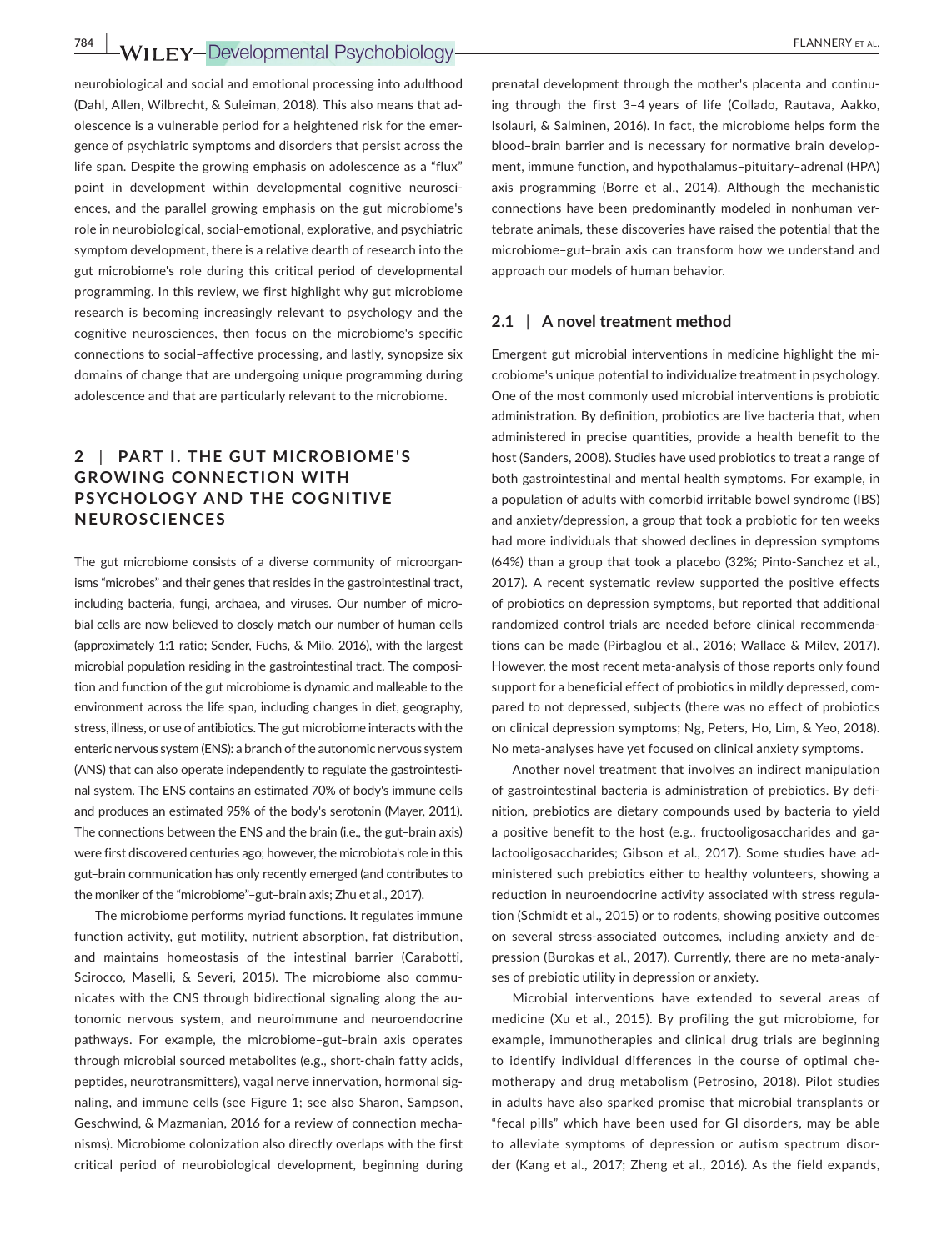it may also mean that psychological interventions could individ‐ ualize psychotherapeutic treatments based on microbial profiles, or that the microbiome could provide meaningful biomarkers for pre‐ and postpsychological interventions. Most of these medical treatments are not yet commercially available, nor sophisticated enough for psychological interventions, but with the rise in tech‐ nological advancements, they may not be far off.

### **2.2** | **Advancing technology**

Owing in large part to recent advances in DNA sequencing technol‐ ogy and analytical methodology, our ability to study the gut micro‐ biome's connections to neurobiology and behaviors has dramatically improved. Over the past decade, DNA sequencing procedures have been streamlined and commercialized, resulting in lower costs for generating DNA sequences from a microbiome sample. This has af‐ forded new avenues of discovery. For example, targeted sequencing of the bacterial 16S locus enables relatively rapid, comprehensive, and precise determination of the taxonomic composition of a mi‐ crobiome sample (Kuczynski et al., 2011). A rapidly growing body of research additionally employs an approach termed shotgun metagen‐ omics, which seeks to sequence the entire genome of microbes that comprise a community (Sharpton, 2014). These advanced methods are beginning to uncover the metabolic pathways encoded in these genomes and link these pathways to physiological or behavioral pro‐ cesses, such as CNS functioning, neuroimmunology, and neuroendo‐ crinology (Arnold, Roach, & Azcarate‐Peril, 2016).

Innovations in study design are also made possible thanks to initiatives such as American Gut, which has created the first opensource, community‐generated database of the human microbiome for individuals to participate or analyze the microbiome on a large scale (McDonald et al., 2018). Companies have also developed com‐ mercialized collection kits for researchers to conduct their own studies. The advent of such kits and standard operating procedures for microbial collection and analyses ([http://www.microbiome-stan‐](http://www.microbiome-standards.org/index.html) [dards.org/index.html](http://www.microbiome-standards.org/index.html)) has opened new avenues for studying high‐ risk or hard‐to‐reach developmental populations (particularly within the United States) by reducing participant burden, providing flexible stool storage options, and enabling the delivery of samples through U.S. mail transport (Anderson et al., 2016). However, online gut mi‐ crobial repositories are limited in terms of their ability to measure cognitive processes and to provide diagnostic information. As we seek to bridge disciplines, rigorous measures of psychopathology and brain structure, function, or connectivity will still require some portion of an in‐laboratory or in‐person study design.

## **3** | **PART II. E VIDENCE LINKING THE GUT MICROBIOME WITH SOCIAL–AFFEC TIVE NEURAL PROCESSES**

The role of the microbiome in social–affective brain function is a relatively recent area of inquiry, especially within human subjects. Nonhuman studies, however, can provide some initial insight about the microbiome's role in social–affective brain development. We begin by highlighting known links between the gut microbiome and molecular or structural changes in rodent models, focusing on the hippocampus and amygdala—key regions in learning and social–affective processing and potential "hubs" for microbial influence on brain function. Next, we summarize initial work in humans, which also includes other associated regions, such as the perigenual anterior cingulate cortex (pACC), anterior midcingulate cortex (aMCC), insula, and precuneus.

### **3.1** | **Rodent models**

The hippocampus and the amygdala are two limbic regions centrally involved in social–affective learning and memory that rely on input from the gut microbiome for normative development. Furthermore, the amygdala and hippocampus are probable "hubs" for the gut mi‐ crobiome's influence on brain function and cognition (for full review of this theory, see Cowan et al., n.d.). Briefly, manipulating the pres‐ ence or composition of the microbiome changes the molecular and structural development of the hippocampus and amygdala (Foster, Rinaman, & Cryan, 2017). For example, the absence of a microbiome (e.g., via animals raised without a microbiome) or the disturbance of the microbiome (e.g., via antibiotic treatment) alters amygdala and hippocampal gene expression involved in neural plasticity (i.e., brain‐derived neurotrophic factor [BDNF] and Finkel–Biskis–Jinkins murine osteosarcoma viral oncogene homolog B [FosB]), synaptic plasticity involved with learning and memory (i.e., N-methyl-D-aspartate receptor [NMDAR], and the neurotransmission of monoam‐ ines, such as dopamine, norepinephrine, and serotonin (Bercik et al., 2011; Neufeld, Kang, Bienenstock, & Foster, 2011). In addition, the absence of the microbiome results in an enlarged amygdala volume and dendritic hypertrophy in the basolateral amygdala (Luczynski et al., 2016). Although these regions are also central in stress regulation, and the pathway may be through reduced glucocorticoids (GC) and proinflammatory cytokines, some evidence suggests these effects can occur independent of decreased GC, or anxiety levels (Gareau et al., 2011; Savignac, Tramullas, Kiely, Dinan, & Cryan, 2015). Such neural alterations to these limbic regions can impair social–affective learning and memory and may influence the later development of the hippocampus and amygdala's functional connectivity to "top‐ down" regions (e.g., prefrontal cortex) involved in social–affective regulation in adolescence (for review, see Tottenham, 2015).

### **3.2** | **Human models**

Promising work in adults demonstrates the microbiome's role in neu‐ ral function extends to functional brain reactivity. These connections were first discovered in adults with gastrointestinal disorders, such as IBS, in which the microbiome's composition characteristically dif‐ fers from that of individuals not manifesting the syndrome (Mayer, Naliboff, & Craig, 2006). Compared to controls, adult patients with IBS displayed altered functional activity in regions involved in attention, sensation, and emotional arousal, including the amygdala,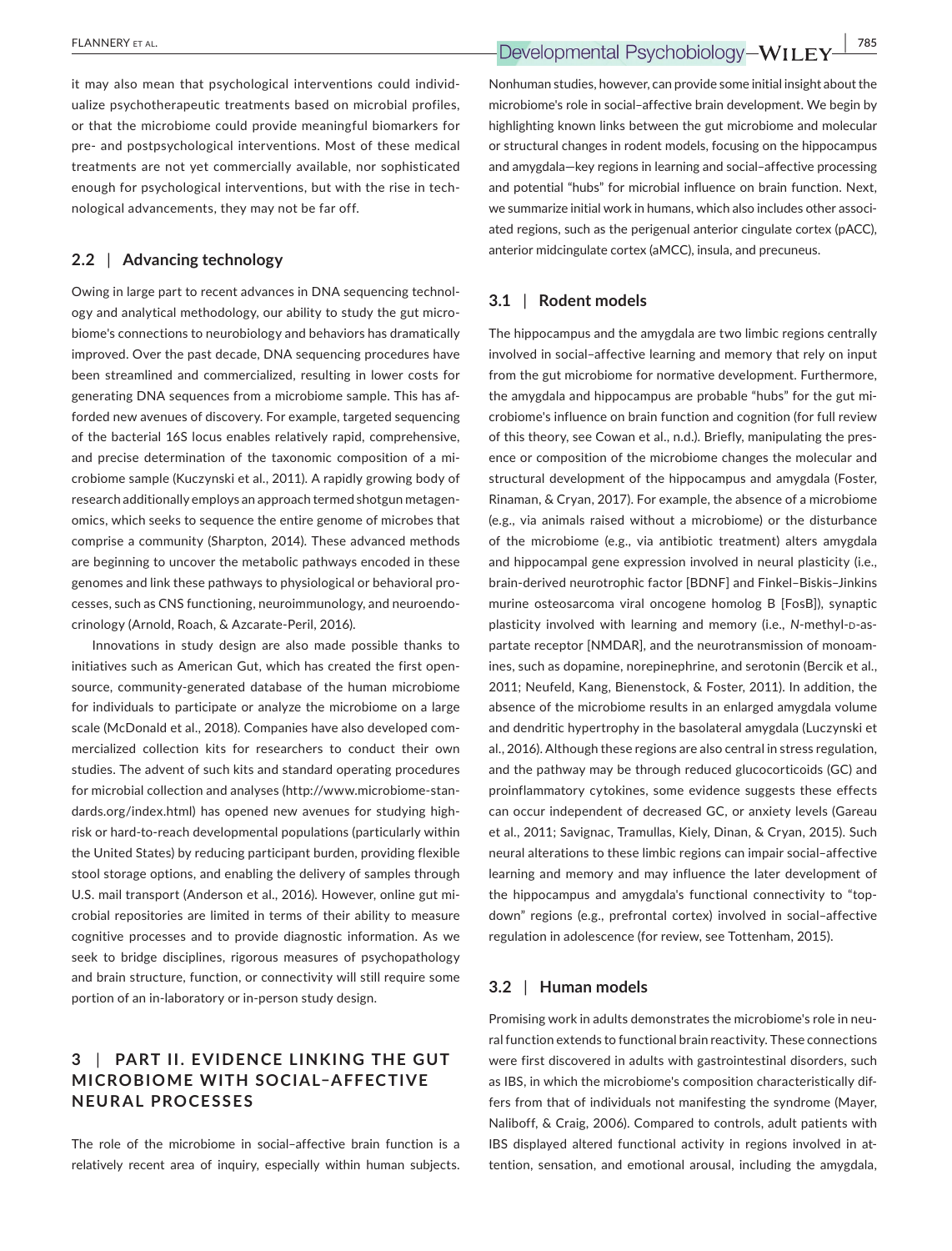

FIGURE 1 Proposed Critical Hubs of Microbiome-Gut-Brain Axis. Figure 1 depicts the bidirectional pathways between the gut microbiome and both the central and the peripheral nervous systems. Social, Behavioral Adaptation, and Emotion & Motivation are important networks that undergo significant restructuring during adolescence. Proposed brain "hubs" of microbial influence on social– affective brain development include the hypothalamus, hippocampus, and amygdala. Animal literature documents microbial changes influence brain structure and function through changes in MR concentrations, NMDAR, cytokine mRNA, BDNF, and monoamines, such as serotonin in the hippocampus and the amygdala. This is not intended to highlight every region that has been correlated with the gut microbiome, rather we specifically highlight brain regions implicated social–affective, explorative learning and self‐processes. *Note*: Open circle indicates region is subcortical. 5‐HT: serotonin; ACTH: adrenocorticotrophic‐releasing hormone; AI: anterior insula; Amg: amygdala; BDNF r: brain-derived neurotrophic factor receptors; CRF: corticotrophin-releasing factor; GABA: gamma-aminobutyric acid; GR: glucocorticoid receptors; Hip: hippocampus; Hyp: hypothalamus; lPFC: lateral prefrontal cortex; mPFC: medial prefrontal cortex; MR: mineralocorticoid receptors; NMDAR: *N*‐methyl‐D‐aspartate receptor; OFC: orbital frontal cortex; SCFAs: short‐chain fatty acids. Brain regions; TP: temporal pole; TPJ: temporal parietal junction; VS: ventral striatum. Figure partly adopted from Cryan and Dinan (2012)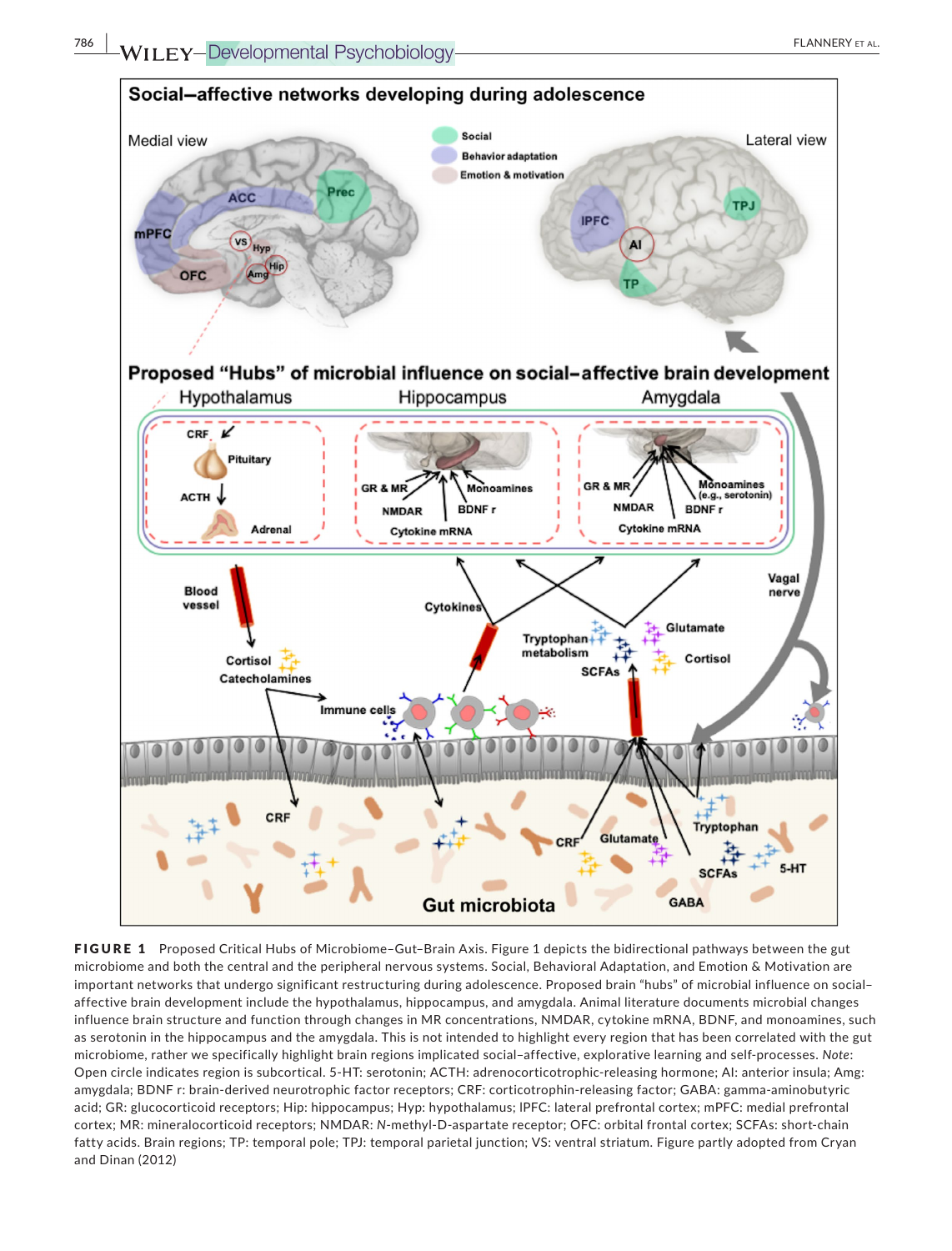pACC, aMCC, and somatosensory cortex (Tillisch, Mayer, & Labus, 2011), possibly as a function of microbial alterations in the composi‐ tion and/or stability over time.

The microbiome's link to brain activity has also been observed in healthy adults. For example, in a pre- and post-fMRI design, compared to baseline activity, women who received a 4‐week probiotic treatment had reduced resting‐state functional activity in regions involved in emotion and sensation processing, including the insula, somatosensory cortex, as well as the prefrontal cortex, parahippocampal gyrus, precuneus, and basal ganglia (Tillisch et al., 2013). In follow‐up experiments, Tillisch et al. (2017) also demonstrated that an individual's functional and structural connectivity could be characterized by the type of prominent bacteria in their microbiome (a clustering analysis typically referred to as "enterotyping"; see Costea et al. (2017) for a review on the debate surrounding this methodol‐ ogy). Women in the microbial cluster predominated by *Prevotella* (vs. *Bacteroides*) had decreased hippocampal activity and increased func‐ tional brain connectivity between brain regions involved in emotional and attentional sensory processing. At the same time, structural connectivity patterns obtained from white and gray matter tracts correctly categorized women into those two predominant bacterial groups with 66.7% and 87.2% accuracy, respectively (Tillisch et al., 2017). Together, these data provide a foundation for thinking about how various sensory, attentional, and emotional processes may be altered by microbiome–gut–brain axis communication.

### **3.3** | **Gut microbiome development and links to early psychosocial behavior**

Currently, the research on gut microbial programming has largely excluded psychosocial development, with some notable exceptions that focus on early childhood. Two foundational longitudinal studies in early childhood revealed that the gut microbiome predicted child cognitive performance at 12 months old (Carlson et al., 2018) and temperament at 24 months old (Christian et al., 2015), suggesting that the gut microbiome is already playing a role in shaping cognition and social–affective behavior from an early age.

There is, however, mounting evidence that the microbiome con‐ tinues to develop beyond the initially presumed first few years of life. It turns out that children (ages 1–7 years) distinctly separated from adults on a principal component analysis (PCA), showing less diverse microbiomes, and at the genus level, showing higher abun‐ dance of *Bifidobacterium*, *Clostridium*, and lower *Prevotella* and *Sutterella* (Hopkins, Sharp, & Macfarlane, 2001). In another study spanning from childhood through pre‐adolescence (ages 7–12 years), children also had more similar microbiomes to one another than to adults (Hollister et al., 2015). Specifically, children differed in the rel‐ ative abundance of the taxa that comprise the gut microbiome (i.e., increased *Bifidobacterium* spp*., Faecalibacterium* spp., and members of the *Lachnospiraceae*, while adults harbored greater abundances of *Bacteroides* spp.). Furthermore, the authors concluded that children harbor microbiome metabolic pathways that promote ongoing neural development (e.g., vitamin B12 synthesis, de novo synthesis of folate

and oxidative phosphorylation and lipopolysaccharide biosynthesis), whereas adult functional metabolic pathways were more associated with inflammation and obesity (e.g., lipopolysaccharide biosynthesis, chemotaxis, and triggering mucosal inflammation; Hollister et al., 2015). These findings suggest that not only does the microbiome continue to change with age, but also its constitution and function‐ ality are specifically tailored to relevant developmental processes.

## **4** | PART III. ADOLESCENCE AS A **SENSITIVE PERIOD OF MICROBIAL CHANGE**

While human studies of the adolescent gut microbiome are still relatively sparse, rodent models suggest adolescence represents a critical window during which the microbiome's colonization of the gut impacts parts of the CNS's wiring that are linked to stress‐as‐ sociated behaviors (Foster & McVey Neufeld, 2013; McVey Neufeld, Luczynski, Dinan, & Cryan, 2016). For example, germ‐free mice that were colonized with a microbiome either at birth or 3 weeks old showed normalized stress‐associated behaviors, whereas germ‐free mice that were colonized with a microbiome at 10 weeks old did not show this effect (Heijtz et al., 2011; Neulfeld et al., 2011, Clarke et al., 2013). Furthermore, emerging evidence demonstrates the gut microbiome plays a critical role in monoamine and neuromodula‐ tor function in hippocampus and amygdala specifically during adolescence. For example, antibiotic depletion of the gut microbiome during adolescence led to changed hippocampal monoamine con‐ centrations (i.e., noradrenaline, but not serotonin or dopamine); me‐ tabolites, such as increased tryptophan and decreased kynurenine; reduced hippocampal BDNF expression; and reduced neuropep‐ tides (oxytocin and vasopressin) into adulthood (Desbonnet et al., 2015). Furthermore, antibiotic‐treated adolescent rats also showed changes in amygdala amino acid (increased levodopa; L‐DOPA) and catecholamine metabolite synthesis (increased homovanillic acid; Desbonnet et al., 2015). In other words, rodent models suggest changes to the microbiome prior to the end of adolescence can be a unique opportunity to shape CNS development (see Figure 1).

Initial case studies in humans also suggested the microbiome had distinct features in adolescence compared with childhood or adulthood, although the small sample sizes could not rule out that individual variability accounted for the differences (Paliy, Kenche, Abernathy, & Michail, 2009; Schloss, Iverson, Petrosino, & Schloss, 2014). One study confirmed these pilot studies by showing that ad‐ olescents' (11–18 years old) microbiomes were distinguishable from adults (22–61 years old) by specific taxa and relative abundance of taxa in the gut (Agans et al., 2011). Collectively, these studies pro‐ vide some of the first evidence that the health and function of the adolescent microbiome is distinct from adults and should therefore be studied and interpreted through a developmental lens. Large‐ scale studies with the aim to characterize normative developmental changes in the microbiome are currently underway through the NIH initiative human microbiome project (GNIH HPC Group et al., 2009).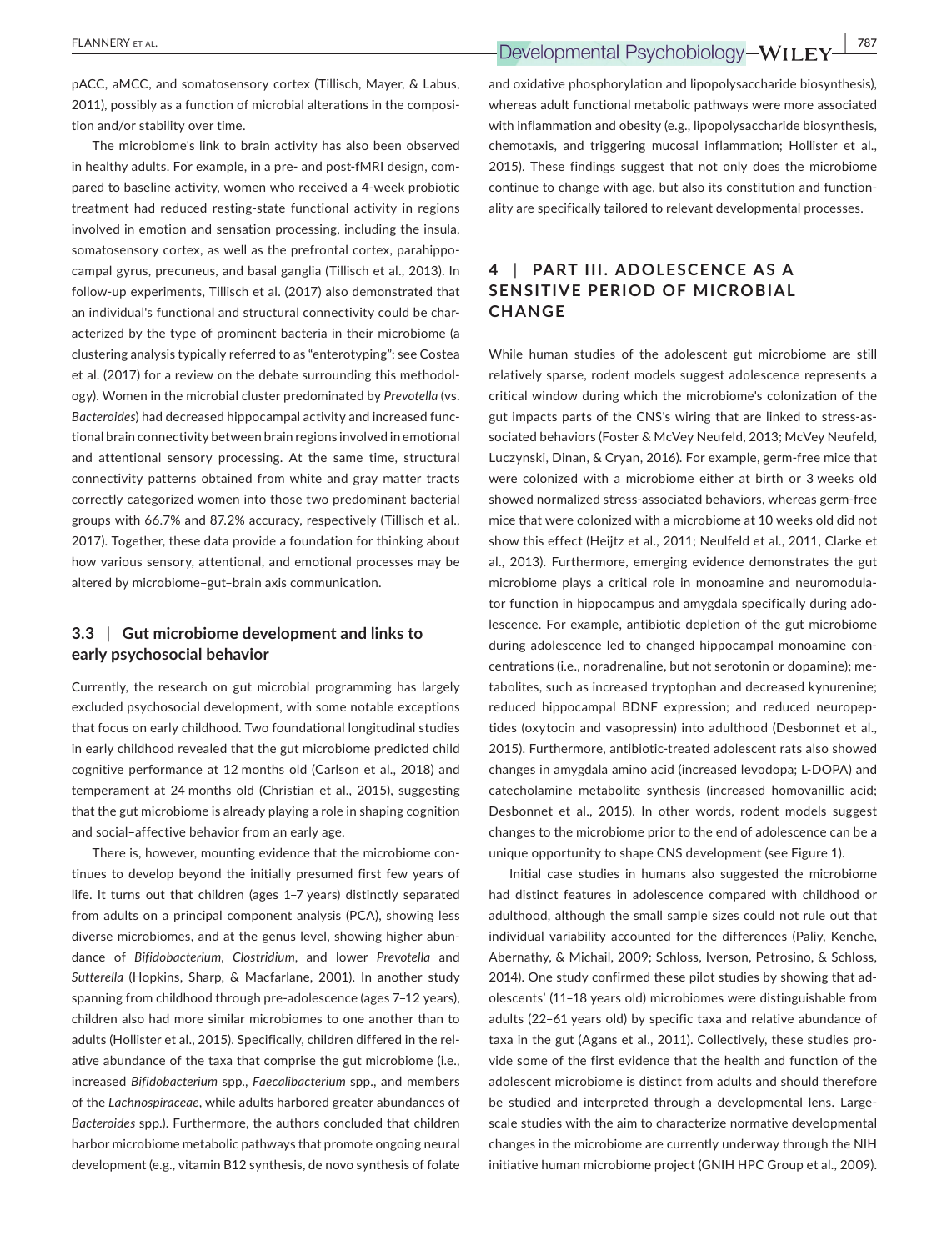## **788 WILEY-Developmental Psychobiology-** *PLANNERY ET AL. PLANNERY ET AL.*

Uncertainty remains regarding the extent to which adoles‐ cence is a unique period of gut microbial development. The environment plays a key role in shaping gut and brain function across development, but it may be particularly relevant in adolescence. Adolescence is arguably the second largest environmental shift in development (following early life) due to concurrent changes across multiple domains of behavior and neurobiology (Dahl et al., 2018). We therefore propose adolescence reflects a sensitivity along the microbiome–gut–brain axis, in which the microbiome may spark change in developing neurobiological systems and behavior. At the same time, the number of changes in environment, neurobiology, and behavior during adolescence may ignite transformation in the microbiome.

Taking a developmental science approach, we argue that several broad domains of adolescent change—specifically (a) social processes, (b) motivation and behavior, (c) neural development, (d) cognition, (e) neuroendocrine function, and (f) physical health and wellness—have clear bidirectional connections to the microbiome. We specifically focus on these domains as they represent a sensitive period of developmental programming that can have long‐term im‐ plications for functioning into adulthood (Dahl et al., 2018). Below, we briefly summarize how these domains link to the microbiome and the potential implications of such linkages to understanding adoles‐ cent psychobiological development (see Figure 2). These categories are not intended to be exhaustive, nor expected to be independent from one another, but are intended to highlight some fruitful directions for future interdisciplinary work.

### **4.1** | **Social processes**

Adolescence is a time of self-identity development and social exploration both within and outside of one's family (Pfeifer & Berkman, 2018). This also means it is a time of novel microbial exposure to new places and increased direct microbial exchange with others. As social dynamics change within families, friendships, and romantic relation‐ ships, peers become more salient, romantic relationships burgeon, and social stressors become particularly potent (Blakemore & Mills, 2014). Structurally, adolescence is also a time of increased autonomy



FIGURE 2 Developmental timing. Figure 2 depicts the six overarching domains of change that occurs during adolescence that we propose are also associated with the gut microbiome. These categories are not intended to be exhaustive, nor expected to be independent from one another, rather they are intended to highlight some fruitful directions for future interdisciplinary work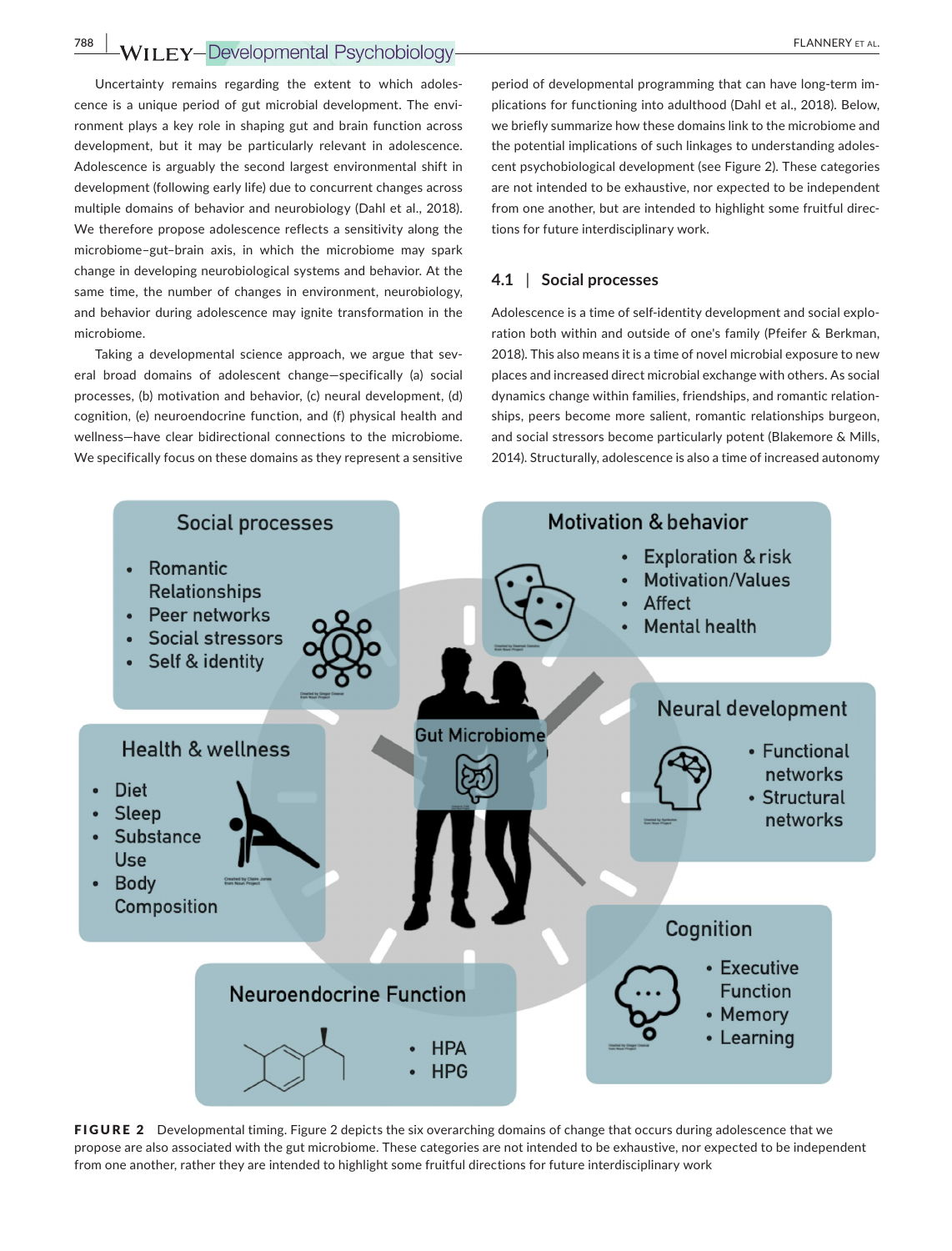outside the home and an opportunity for new social interactions. Within the United States, this typically includes transitioning from grade school into middle and high school, where there are an in‐

creased number of classrooms and peer interactions. At the same time, adolescents spend an increasing amount of time alone and re‐ main heavily influenced by their parents and their home structure (Larson & Richards, 1991). This period of budding independence sets a unique stage for the existing familial identity and the expanding self and social identities to interact.

These social developmental changes likely have important implications for the developing microbiome. In general, social behaviors can guide the degree of novel microbial environment and microbial exchange that occurs by increasing or decreasing one's level of exploration and exposure to the environment. At the same time, rodent studies suggest the microbiome modifies the initiation of these social behaviors (e.g., altering novel exploration and desire to choose social vs. nonsocial interactions; see Münger, Montiel‐ Castro, Langhans, & Pacheco‐López, 2018 for full review of the bidirectional social–microbiome relationship). Microbial studies of autism spectrum disorder (ASD) demonstrate the reciprocal rela‐ tionship between social behaviors and the microbiome. Individuals with ASD, traditionally characterized by altered social behavior and communication, show alterations in their gut microbiomes and exhibit significantly higher rates of gastrointestinal problems as compared to neurotypical controls (Chaidez, Hansen, & Hertz-Picciotto, 2014; Strati et al., 2017). For example, germ‐free mice showed altered social behavior, characterized as a preference for an object over another mouse (Foster et al., 2017); and maternal immune activation (MIA) mice offspring showed disruption to their GI barrier and behavioral features consistent with ASD that could be reversed with probiotic treatment (Hsiao et al., 2013). In prelim‐ inary human experimental manipulations of the microbiome (i.e., treated with probiotics or fecal transplants), children with ASD en‐ gaged in more social behavior following the interventions (Kang et al., 2013, 2017; West et al., 2014), although findings are still incon‐ sistent, within relatively small sample sizes, and warrant further replication (for review on ASD links with the microbiome, see Li, Han, Dy, & Hagerman, 2017). These findings reveal a potential mu‐ tually reinforcing relationship between the gut microbiome and so‐ cial behavior that should be further explored during adolescence.

### **4.2** | **Motivational and behavior change**

In addition to the changes that occur in social development, adolescents have unique developmental goals that influence their motivations and explorative behaviors (Crone & Dahl, 2012). One of the developmen‐ tal goals for adolescents is to prepare for adult roles and relationships. In service of this goal, adolescents demonstrate a greater tolerance of ambiguity (compared to adults) in order to approach novel experiences (van den Bos & Hertwig, 2017). This pattern of increased exploration inherently involves increased risking-taking and sensitivity to reward (Romer, 2010) and commonly interacts with social development (e.g., in‐ fluence of peers on risk‐taking behavior; Braams, Duijvenvoorde, Peper,

& Crone, 2015). While the microbiome has been linked to behavioral exploration, this connection has not been studied during adolescence. For example, germ‐free mice exhibit less environmental exploration and a diminished ability to distinguish novel stimuli (Desbonnet et al., 2015; Heijtz et al., 2011). The microbiome's influence on explorative behavior could have important implications for the type of experiences that adolescents engage in. At the same time, the environments they immerse themselves in also influence their microbial exposure.

Adolescence is also a period of normative change in affective re‐ activity and regulation, as well as a period of heightened risk for the emergence of mental health disorders. For example, as of 2016 in the United States, 1 in 4 adolescents had a mental health diagnosis and 3.1 million adolescents ages 12–17 had at least one depressive epi‐ sode, with 70% having a severe impairment (NIMH). Although there is mounting evidence that the microbiome is associated with social and affective disorders, and early disruption to the microbiome may lead to greater vulnerability of social and affective disorder later in life (Dinan & Cryan, 2017), the causal mechanisms are still poorly understood and the microbiome–behavior relationship is likely bi‐ directionally reinforced. As discussed earlier, in adult humans and other vertebrate animals, experimental manipulations such as trans‐ plantation and pre/probiotic treatment are being tested for mental health disorders such as depression and anxiety (Sarkar et al., 2016). These studies demonstrate that the gut microbiome is not just al‐ tered with these disorders but prompts these phenotypes. Mental health disorders are also intimately tied to changes in social behaviors (Thoits, 2011), suggesting there is likely a complex interaction between the microbiome, social development, and affective and explorative behaviors. For example, one mechanism could be that a disrupted microbiome profile initiates depressive behavior via en‐ couraging restricted social and explorative behavior. Concurrently, depressive behaviors, such as restricted environment and/or altered diet and weight, may maintain the alteration in the microbiome.

### **4.3** | **Brain development**

Adolescence is a well-known sensitive period of structural and functional brain development (Dahl et al., 2018). There is limited informa‐ tion, however, on how these neurodevelopmental changes influence microbiome–gut–brain axis communication, particularly regarding known social, motivational, explorative, and affective behavioral changes.

Key brain regions implicated in social–affective processing that also have known connections with the gut microbiome exhibit dra‐ matic changes during adolescence. For example, regions implicated in emotional processing and learning (e.g., amygdala, hippocampus, the dorsolateral prefrontal cortex [dlPFC], and ventral medial prefrontal cortex [vmPFC]) are functionally and structurally changing to reflect the importance of the adolescent environment and developmental stage (Flannery, Giuliani, Flournoy, & Pfeifer, 2017; Mills et al., 2016). Connectivity between limbic regions such as the amygdala, and regu‐ latory regions like the prefrontal cortex, begins to shift to reflect adult‐ like patterns of top‐down regulation (Gee et al., 2013). This period of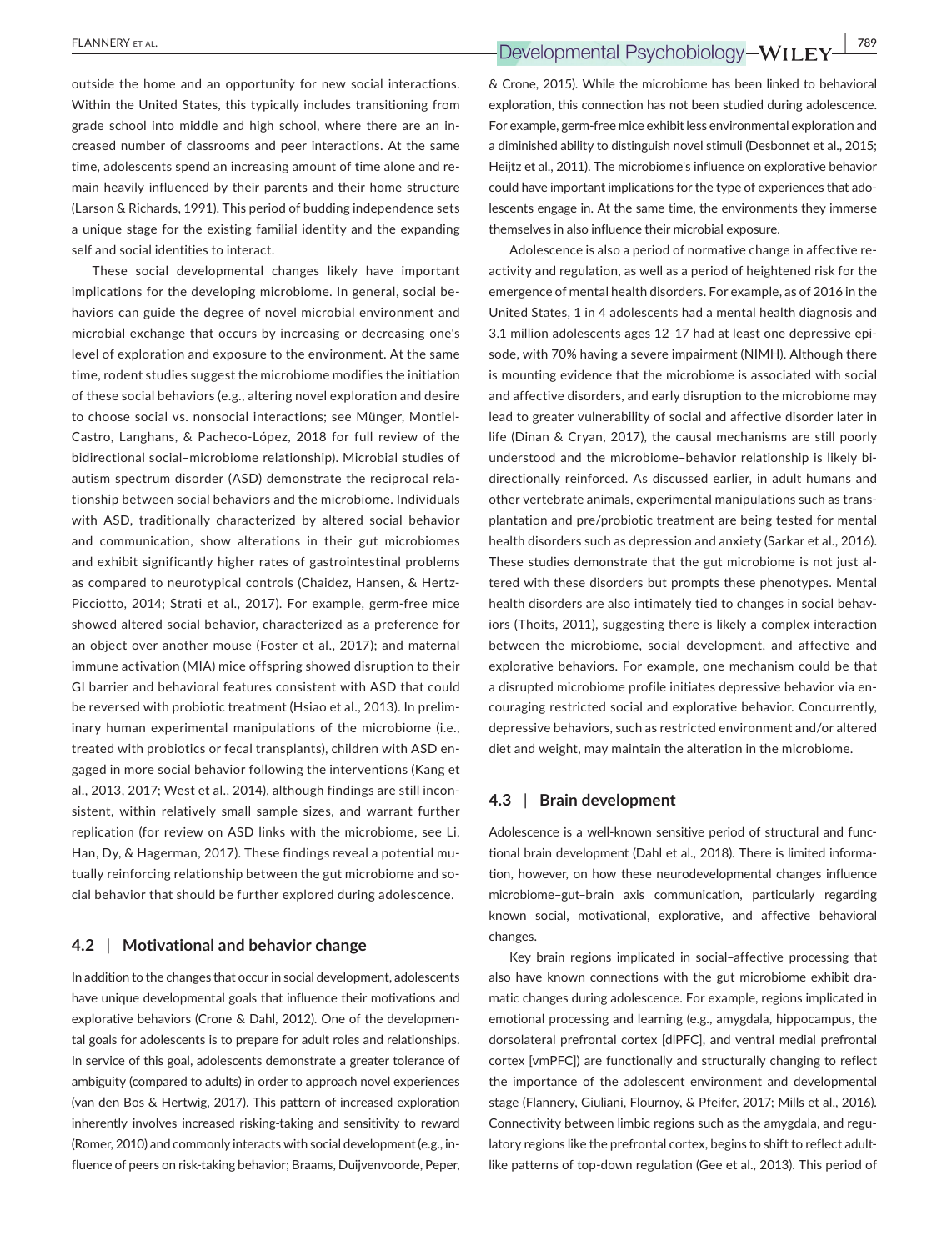sensitivity also means greater vulnerability to perturbations. Mental health disorders during adolescence are associated with alterations in brain activity, structure, and connectivity (Lee et al., 2014). Depression during adolescence, for example, is associated with decreased con‐ nectivity among regions involved in emotion regulation such as the amygdala, hippocampus, insula, and prefrontal cortex (Connolly et al., 2013; Cullen et al., 2014; Davey et al., 2015; Pannekoek et al., 2014). Given the gut microbiome's established links to several social–affec‐ tive processes, it is imperative we understand their relationship during this time of developmental flux in said systems.

Despite the microbiome's link to social and explorative behaviors, the microbiome has not been connected to brain processes or networks centrally involved in social and explorative behaviors. Notably, however, regions within these networks have been linked to the gut microbiome (e.g., precuneus and ACC). Compared to adults, adoles‐ cents show more activity in regions implicated in reward processing when they are making risky choices (e.g., picking an ambiguous option; see review Sherman, Steinberg, & Chein, 2017; Silverman, Jedd, & Luciana, 2015), and learning a task (e.g., learning pattern to improve; see review Romer, Reyna, & Satterthwaite, 2017). In addition, regions associated with social processing (i.e., the "social brain network") undergo significant functional and structural changes during adoles‐ cence (see review Blakemore & Mills, 2014) as well significant changes in functional activation and connectivity between midline structures involved in self-processing (see review Pfeifer & Berkman, 2018). A future avenue of interdisciplinary work should seek to identify gut–brain correlates of social and explorative behaviors during adolescence.

### **4.4** | **Cognition**

Cognitive development heavily intertwines with the adolescent‐spe‐ cific changes in synaptic density in the prefrontal cortex. This time of prolonged maturation through adolescence represents a unique period of developmental programming in higher‐order cognitive processes, such as decision-making, working memory, and learning (Juraska & Willing, 2017; Peverill, McLaughlin, Finn, & Sheridan, 2016; Zhou et al., 2016).

Cognitive impairments following alterations in the microbi‐ ome have led to the theory of a microbiome–cognition connection. Specifically, the microbiome may be necessary for proper fear learn‐ ing. For example, germ‐free mice show impaired maintenance of fear stimuli–response associations, which was partially reversed with mi‐ crobial colonization and fully reversed with targeted changes to amyg‐ dala gene expression (Hoban et al., 2018). These findings suggest the microbiome influences normative gene expression in the amygdala.

Antibiotics can also produce decreased spatial learning ability, in‐ creased anxiety (Wang et al., 2015), reduced memory, and impaired novel object recognition (Fröhlich et al., 2016; Vázquez et al., 2015). Antibiotics change BDNF mRNA expression in critical regions of cog‐ nition, including the medial prefrontal cortex, hippocampus, and hy‐ pothalamus, possibly by altering tight junction proteins and cytokine mRNA expression (Fröhlich et al., 2016). Alternatively, mice provided with a probiotic (e.g., milk oligosaccharides) or prebiotics showed

increased memory and reinforcement learning and cognitive flexibility (attentional set shifting; Gareau et al., 2011; Wang et al., 2015). These effects were similarly reflected in changes in BDNF, and increased mineralocorticoids and NMDA (Gareau et al., 2011; Wang et al., 2015). Notably, there are still inconsistencies in these effects, particularly within humans (Sarkar et al., 2018) that warrant further investigation. Future work should specifically seek to test the microbiome–cognition connection during adolescence when cognition is actively rewiring.

### **4.5** | **Neuroendocrine development**

One possible mechanism of change in microbiome–gut–brain axis communication during adolescence is neuroendocrine development. Adolescence is typically defined by the onset of puberty, including changes in the hypothalamus–pituitary–gonadal (HPG) axis, but also in the hypothalamus–pituitary–adrenal (HPA) axis (Shirtcliff et al., 2015). Although these systems change across the life span, adoles‐ cence is a well‐documented period of developmental programming for the HPA and HPG axis. These neuroendocrine changes are as‐ sociated and interact with changes in brain structure and function, secondary sexual characteristics, and physiological stress responses, all of which can influence adolescent behavior and the microbiome (Shirtcliff et al., 2015; Siervogel et al., 2003).

Changes in the HPG axis are associated with changes in sex hor‐ mones, such as estrogen, progesterone, and testosterone production (which associate with brain structure and function, see Vijayakumar, Op de Macks, Shirtcliff, & Pfeifer, 2018). There is also growing evidence that sex hormones change the vaginal microbiome, in particular that menarche is likely associated with reprogramming of the vaginal mi‐ crobiome (Brotman, Ravel, Bavoil, Gravitt, & Ghanem, 2014). Further preliminary evidence suggests hormonal changes that occur across a fe‐ male's menstrual cycle additionally alter the gut microbiome (Chen et al., 2017). Pubertal development, specifically, may represent another sensitive period in reprogramming of both the vaginal and gut microbiome; yet to date, this theory has not been tested. Pubertal development has also been linked to microbial changes in other areas, such as subgingival, skin, and nares, demonstrating it may be a time of widespread change in microbial exposure and malleability (Gusberti, Mombelli, Lang, & Minder, 1990; Oh, Conlan, Polley, Segre, & Kong, 2012).

During adolescence, there are also changes to the HPA axis, the primary stress response system. For example, cortisol normatively changes in adolescence, resulting in a prolonged HPA axis response compared to adults (Bingham et al., 2011). The HPA axis is involved in normative microbiome–gut–brain axis communication (Bailey et al., 2010). For example, the microbiome can shape how an organism re‐ sponds to stress in early development (O'Mahony, Clarke, Dinan, & Cryan, 2017). Germ‐free mice display a hyper‐reactive HPA axis re‐ sponse (Sudo et al., 2004), but the introduction of specific microbes such as *Bifidobacterium* can reverse the hyper-reactive HPA axis response (Sudo et al., 2004). Similarly, the HPA axis can change the mi‐ crobiome. The HPA axis potentiates the release of catecholamines that are metabolized by the microbiome (Moloney et al., 2016). However, under conditions of social and chronic stress, increased cortisol, the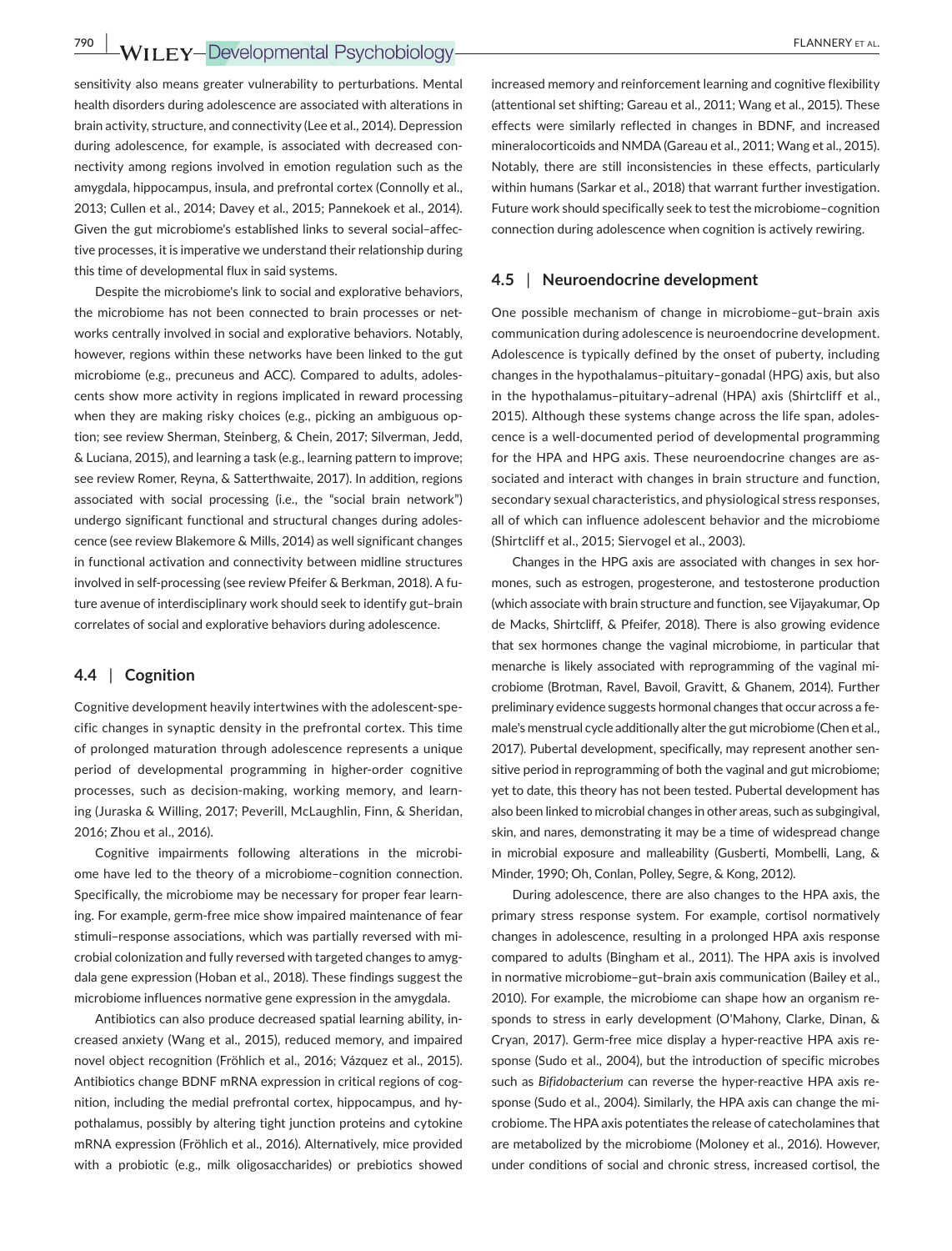end product of the HPA axis, can lead to increased permeability of the intestinal wall (Kelly et al., 2015; Rogers et al., 2016). Stress disruptions to the microbial composition can lead to disruptions in microbiome– gut–brain axis, resulting in low‐grade inflammation and depression (see review Farzi, Fröhlich, & Holzer, 2018). Adolescence, therefore, pro‐ vides the opportunity to positively influence the relationship between the HPA axis and the gut microbiome through normative change in HPA axis function and the microbiome's sensitivity to change during adolescence. On the other hand, the increased vulnerability to social stressors and malleability in these systems during adolescence may also lead to disruptions along the microbiome–gut–brain axis.

### **4.6** | **Physical health and wellness**

All the changes mentioned above have potential influences on physical health and well‐being across adolescence, which can culminate in alterations in diet, substance use, body composition, body mass index (BMI), exercise, and sleep (Dahl et al., 2018; Winpenny et al., 2017; Worthman & Trang, 2018). This is particularly critical, given the gut microbiome's primary role and extensive links to these pro‐ cesses across species.

Physically, adolescents are undergoing major changes. In concert with the emergence of secondary sex characteristics, body composition changes, fat distribution changes, and obesity rates can increase (Loomba‐Albrecht & Styne, 2009). Exercise habits that are formed in adolescence can promote hippocampal BDNF levels and alter microbial composition (in rodents) in a way that does not occur in child‐ hood or adulthood (Hopkins, Nitecki, & Bucci, 2011). Adolescents choose more of their own meals with less parental regulation of their diet. These dietary changes are often associated with an increased percentage of high fat and refined sugars, and heightened risk for increased BMI (Andrade, Previdelli, Cesar, Marchioni, & Fisberg, 2016). In Western cultures, the school structure can also heavily in‐ fluence dietary choices (e.g., vending machines and limited healthy options; Driessen, Cameron, Thornton, Lai, & Barnett, 2014). The school structure is also at odds with the sleep patterns of adolescence, which are associated with a change in diurnal cycling (Colrain & Baker, 2011). Adolescents begin to stay up later, but still need to get up early for school, which can result in a pattern of inadequate sleep, with periods of "catch up" on the weekends (Carskadon, 2011). Sleep deprivation during adolescence is linked to several behavioral risks, including poor diet; increased stimulant use, such as caffeine; substance use, such as alcohol and cigarette use; lower mood; and high-risk behaviors (McKnight-Eily et al., 2011). Every single one of these risks has been associated with the microbiome.

Alterations to physical health, such as those described above, rep‐ resent one of the more extensively studied areas in regard to the gut microbiome which suggests adolescence is a particularly critical period of change (see McVey Neufeld et al., 2016). As one of the primary func‐ tions, the gut microbiome diversifies in accordance with the nutrients it obtains through diet. For example, individuals with a vegan or omni‐ vore diet need different enzymes to break down their food, and they will produce different nutrients for both the host and the microbes

along the gastrointestinal tract (David et al., 2014). The microbiome is also highly sensitive, so changes in diet within an individual will change the individual's microbiome (David et al., 2014). Dietary changes in ad‐ olescence, therefore, may have several implications. For example, in rodents, a diet high in fat was associated with elevated anxiety and depression, increased HPA axis response to a stressor, and increased intestinal permeability (de Sousa Rodrigues et al., 2017). There is also preliminary evidence in mice that dietary changes can normalize the gut microbiome following early life stress and altered stress response system, suggesting a change in diet may have a circular effect on said systems (Foster et al., 2017). Thus, one prominent hypothesis is that dietary decisions influence brain and behavior via the gut microbiome.

Food choices are also not the only source of dietary change in adolescence, as this period is partly characterized by the increase in alcohol and drug experimentation. Alcohol use, as well as several recreational drugs, can induce changes in microbial composition and metabolic function and, in some cases, can lead to increased intesti‐ nal permeability (Gorky & Schwaber, 2016). On the other hand, the microbiome may also influence initial cravings and has been linked to addictions, though this is still under investigation (de Timary, Leclercq, Stärkel, & Delzenne, 2016). Lastly, while there is preliminary evidence that the microbiome may be directly altered by changes in sleep pro‐ files (Thompson et al., 2017), the connection between the two may be more easily interpreted within the context of the vast consequences of altered sleep on diet, and digestion. Overall, these data suggest drastic changes can occur during adolescence in several health and wellness domains that are closely linked to the function of the gut mi‐ crobiome. Therefore, not only is there a strong reason to believe these indices of physical health and wellness change the microbiome, but also that the microbiome is likely a prominent player in the function and changes that occur in this domain during adolescence.

## **5** | **CONCLUSION**

Adolescence needs to be interrogated as a sensitive period of microbiome–gut–brain axis communication. We propose that adolescence reflects not only a period of sensitivity to alter the development of the microbiome, but also a period wherein the mi‐ crobiome may drive other behavioral and neurobiological changes. As such, it is imperative that researchers incorporate the microbi‐ ome into conceptual models and measures of adolescent psycho‐ biological development. We wish to emphasize that studying the microbiome in addition to other methodologies, rather than as a replacement for them, should provide maximal insight about ado‐ lescent development. As psychologists continue to embrace the gut microbiome as a new methodology to understand psychologi‐ cal development, it is important to understand the causal limitations of any one biological system on development and to avoid bold, oversimplified claims. Multidisciplinary collaborations into the several novel domains summarized here should provide excel‐ lent forays to pursue the interactive role of the microbiome–gut– brain axis within adolescent development.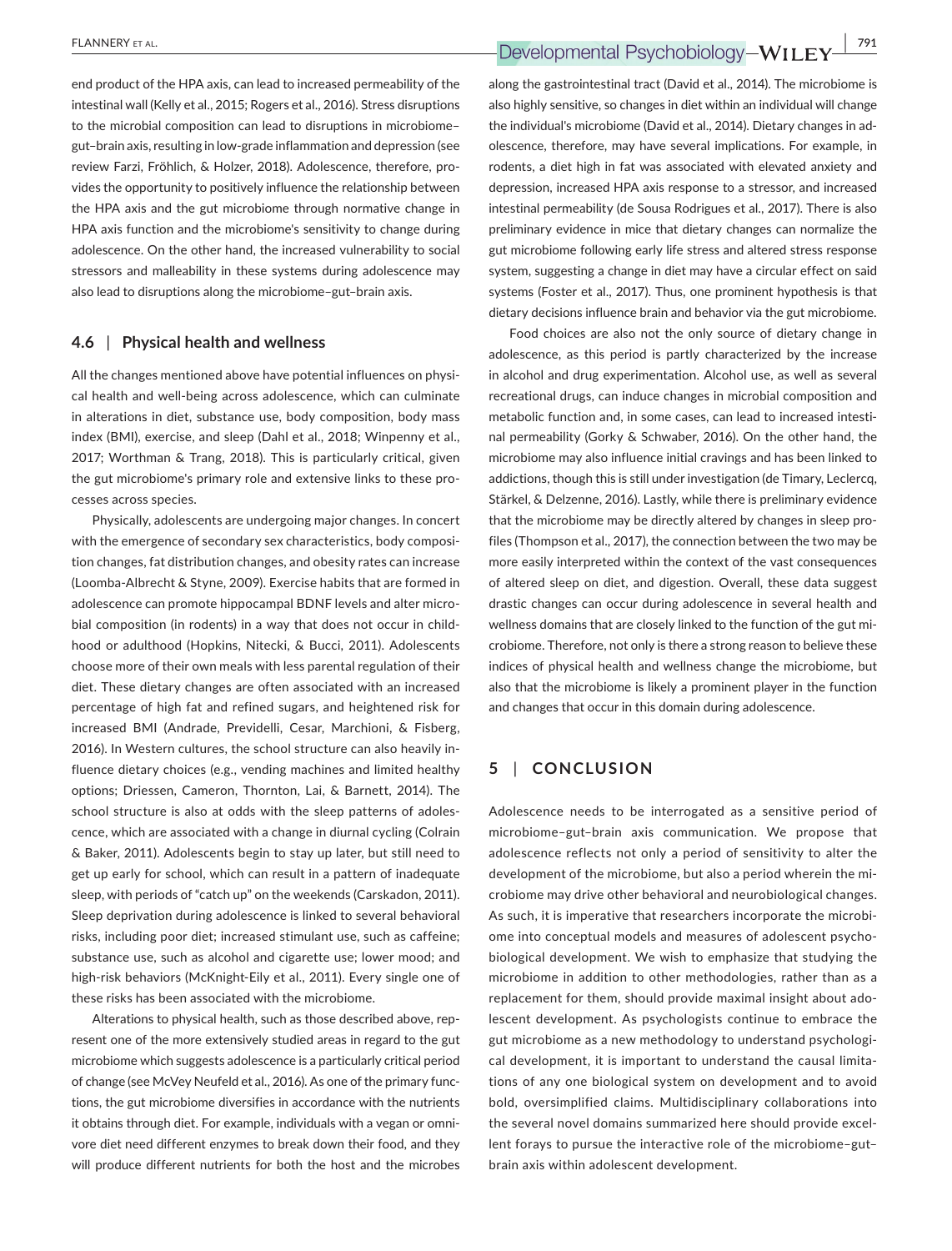### **ORCID**

*Jessica Flannery* <https://orcid.org/0000-0003-0710-2512>

#### **REFERENCES**

- Agans, R., Rigsbee, L., Kenche, H., Michail, S., Khamis, H. J., & Paliy, O. (2011). Distal gut microbiota of adolescent children is different from that of adults. *FEMS Microbiology Ecology*, *77*(2), 404–412. [https://](https://doi.org/10.1111/j.1574-6941.2011.01120.x) [doi.org/10.1111/j.1574-6941.2011.01120.x](https://doi.org/10.1111/j.1574-6941.2011.01120.x)
- Akkasheh, G., Kashani‐Poor, Z., Tajabadi‐Ebrahimi, M., Jafari, P., Akbari, H., Taghizadeh, M., … Esmaillzadeh, A. (2016). Clinical and met‐ abolic response to probiotic administration in patients with major depressive disorder: A randomized, double‐blind, placebo‐con‐ trolled trial. *Nutrition*, *32*(3), 315–320. [https://doi.org/10.1016/j.](https://doi.org/10.1016/j.nut.2015.09.003) [nut.2015.09.003](https://doi.org/10.1016/j.nut.2015.09.003)
- Anderson, E. L., Li, W., Klitgord, N., Highlander, S. K., Dayrit, M., Seguritan, V., … Jones, M. B. (2016). A robust ambient temperature collection and stabilization strategy: Enabling worldwide functional studies of the human microbiome. *Scientific Reports*, *6*, 31731. [https://doi.](https://doi.org/10.1038/srep31731) [org/10.1038/srep31731](https://doi.org/10.1038/srep31731)
- Arnold, J. W., Roach, J., & Azcarate‐Peril, M. A. (2016). Emerging tech‐ nologies for gut microbiome research. *Trends in Microbiology*, *24*(11), 887–901.<https://doi.org/10.1016/j.tim.2016.06.008>
- Bailey, M. T., Dowd, S. E., Parry, N. M. A., Galley, J. D., Schauer, D. B., & Lyte, M. (2010). Stressor exposure disrupts commensal microbial populations in the intestines and leads to increased colonization by *Citrobacter rodentium*. *Infection and Immunity*, *78*(4), 1509–1519. <https://doi.org/10.1128/IAI.00862-09>
- Bercik, P., Denou, E., Collins, J., Jackson, W., Lu, J., Jury, J., ... Collins, S. M. (2011). The intestinal microbiota affect cen‐ tral levels of brain-derived neurotropic factor and behavior in mice. *Gastroenterology*, *141*(2), 599–609, 609.e1-3. https://doi. org/10.1053/j.gastro.2011.04.052
- Bingham, B., McFadden, K., Zhang, X., Bhatnagar, S., Beck, S., & Valentino, R. (2011). Early adolescence as a critical window during which social stress distinctly alters behavior and brain norepinephrine activity. *Neuropsychopharmacology*, *36*(4), 896–909. [https://doi.org/10.1038/](https://doi.org/10.1038/npp.2010.229) [npp.2010.229](https://doi.org/10.1038/npp.2010.229)
- Blakemore, S.‐J., & Mills, K. L. (2014). Is adolescence a sensitive period for sociocultural processing? *Annual Review of Psychology*, *65*(1), 187– 207. <https://doi.org/10.1146/annurev-psych-010213-115202>
- Borre, Y. E., O'Keeffe, G. W., Clarke, G., Stanton, C., Dinan, T. G., & Cryan, J. F. (2014). Microbiota and neurodevelopmental windows: Implications for brain disorders. *Trends in Molecular Medicine*, *20*(9), 509–518.<https://doi.org/10.1016/j.molmed.2014.05.002>
- Braams, B. R., van Duijvenvoorde, A. C. K., Peper, J. S., & Crone, E. A. (2015). Longitudinal changes in adolescent risk‐taking: A comprehen‐ sive study of neural responses to rewards, pubertal development, and risk‐taking behavior. *Journal of Neuroscience*, *35*(18), 7226–7238. <https://doi.org/10.1523/JNEUROSCI.4764-14.2015>
- Brotman, R. M., Ravel, J., Bavoil, P. M., Gravitt, P. E., & Ghanem, K. G. (2014). Microbiome, sex hormones, and immune responses in the reproductive tract: Challenges for vaccine development against sex‐ ually transmitted infections. *Vaccine*, *32*(14), 1543–1552. [https://doi.](https://doi.org/10.1016/j.vaccine.2013.10.010) [org/10.1016/j.vaccine.2013.10.010](https://doi.org/10.1016/j.vaccine.2013.10.010)
- Burokas, A., Arboleya, S., Moloney, R. D., Peterson, V. L., Murphy, K., Clarke, G., … Cryan, J. F. (2017). Targeting the microbiota‐gut‐brain axis: Prebiotics have anxiolytic and antidepressant‐like effects and reverse the impact of chronic stress in mice. *Biological Psychiatry*, *82*(7), 472–487. <https://doi.org/10.1016/j.biopsych.2016.12.031>
- Carabotti, M., Scirocco, A., Maselli, M. A., & Severi, C. (2015). The gut‐ brain axis: Interactions between enteric microbiota, central and en‐ teric nervous systems. *Annals of Gastroenterology*, *28*(2), 203–209.
- Carlson, A. L., Xia, K., Azcarate‐Peril, M. A., Goldman, B. D., Ahn, M., Styner, M. A., … Knickmeyer, R. C. (2018). Infant gut microbiome associated with cognitive development. *Biological Psychiatry*, *83*(2), 148–159.<https://doi.org/10.1016/j.biopsych.2017.06.021>
- Carskadon, M. A. (2011). Sleep in adolescents: The perfect storm. *Pediatric Clinics of North America*, *58*(3), 637–647. [https://doi.](https://doi.org/10.1016/j.pcl.2011.03.003) [org/10.1016/j.pcl.2011.03.003](https://doi.org/10.1016/j.pcl.2011.03.003)
- Chaidez, V., Hansen, R. L., & Hertz-Picciotto, I. (2014). Gastrointestinal problems in children with autism, developmental delays or typical development. *Journal of Autism and Developmental Disorders*, *44*(5), 1117–1127. <https://doi.org/10.1007/s10803-013-1973-x>
- Chen, C., Song, X., Wei, W., Zhong, H., Dai, J., Lan, Z., … Jia, H. (2017). The microbiota continuum along the female reproductive tract and its relation to uterine‐related diseases. *Nature Communications*, *8*(1), 875.<https://doi.org/10.1038/s41467-017-00901-0>
- Christian, L. M., Galley, J. D., Hade, E. M., Schoppe‐Sullivan, S., Kamp Dush, C., & Bailey, M. T. (2015). Gut microbiome composition is associated with temperament during early childhood. *Brain, Behavior, and Immunity*, *45*, 118–127.<https://doi.org/10.1016/j.bbi.2014.10.018>
- Clarke, G., Grenham, S., Scully, P., Fitzgerald, P., Moloney, R. D., Shanahan, F., ... Cryan, J. F. (2013). The microbiome-gut-brain axis during early life regulates the hippocampal serotonergic system in a sex-dependent manner. *Molecular Psychiatry*, *18*(6), 666. [https://doi.](https://doi.org/10.1038/mp.2012.77) [org/10.1038/mp.2012.77](https://doi.org/10.1038/mp.2012.77)
- Collado, M. C., Rautava, S., Aakko, J., Isolauri, E., & Salminen, S. (2016). Human gut colonisation may be initiated in utero by distinct micro‐ bial communities in the placenta and amniotic fluid. *Scientific Reports*, *6*, 23129.<https://doi.org/10.1038/srep23129>
- Colrain, I. M., & Baker, F. C. (2011). Changes in sleep as a function of ad‐ olescent development. *Neuropsychology Review*, *21*(1), 5–21. [https://](https://doi.org/10.1007/s11065-010-9155-5) [doi.org/10.1007/s11065-010-9155-5](https://doi.org/10.1007/s11065-010-9155-5)
- Connolly, C. G., Wu, J., Ho, T. C., Hoeft, F., Wolkowitz, O., Eisendrath, S., … Yang, T. T. (2013). Resting‐state functional connectivity of subgenual anterior cingulate cortex in depressed adolescents. *Biological Psychiatry*, *74*(12), 898–907. [https://doi.org/10.1016/j.](https://doi.org/10.1016/j.biopsych.2013.05.036) [biopsych.2013.05.036](https://doi.org/10.1016/j.biopsych.2013.05.036)
- Costea, P. I., Coelho, L. P., Sunagawa, S., Munch, R., Huerta-Cepas, J., Forslund, K., ... Bork, P. (2017). Subspecies in the global human gut microbiome. *Molecular Systems Biology*, *13*(12), 960.[https://doi.](https://doi.org/10.15252/msb.20177589) [org/10.15252/msb.20177589.](https://doi.org/10.15252/msb.20177589)
- Cowan, C. S. M., Hoban, A. E., Ventura-Silva, A. P., Dinan, T. G., Clarke, G., & Cryan, J. F. (n.d.). Gutsy Moves: The Amygdala as a Critical Node in Microbiota to Brain Signaling. *BioEssays*, *40*(1), 1700172. [https://doi.](https://doi.org/10.1002/bies.201700172) [org/10.1002/bies.201700172](https://doi.org/10.1002/bies.201700172)
- Crone, E. A., & Dahl, R. E. (2012). Understanding adolescence as a period of social–affective engagement and goal flexibility. *Nature Reviews Neuroscience*, *13*(9), 636–650. <https://doi.org/10.1038/nrn3313>
- Cryan, J. F., & Dinan, T. G. (2012). Mind-altering microorganisms: The impact of the gut microbiota on brain and behaviour. *Nature Reviews Neuroscience*, *13*(10), 701–712. [https://doi.org/10.1038/nrn3346.](https://doi.org/10.1038/nrn3346)
- Cullen, K. R., Westlund, M. K., Klimes‐Dougan, B., Mueller, B. A., Houri, A., Eberly, L. E., & Lim, K. O. (2014). Abnormal Amygdala resting‐state functional connectivity in adolescent depression. *JAMA Psychiatry*, *71*(10), 1138–1147. [https://doi.org/10.1001/](https://doi.org/10.1001/jamapsychiatry.2014.1087) [jamapsychiatry.2014.1087](https://doi.org/10.1001/jamapsychiatry.2014.1087)
- Dahl, R. E., Allen, N. B., Wilbrecht, L., & Suleiman, A. B. (2018). Importance of investing in adolescence from a developmental science perspective. *Nature*, *554*(7693), 441–450. <https://doi.org/10.1038/nature25770>
- Davey, C. G., Whittle, S., Harrison, B. J., Simmons, J. G., Byrne, M. L., Schwartz, O. S., & Allen, N. B. (2015). Functional brain‐imaging correlates of negative affectivity and the onset of first-episode depression. *Psychological Medicine*, *45*(5), 1001–1009. [https://doi.](https://doi.org/10.1017/S0033291714002001) [org/10.1017/S0033291714002001](https://doi.org/10.1017/S0033291714002001)
- David, L. A., Maurice, C. F., Carmody, R. N., Gootenberg, D. B., Button, J. E., Wolfe, B. E., … Turnbaugh, P. J. (2014). Diet rapidly and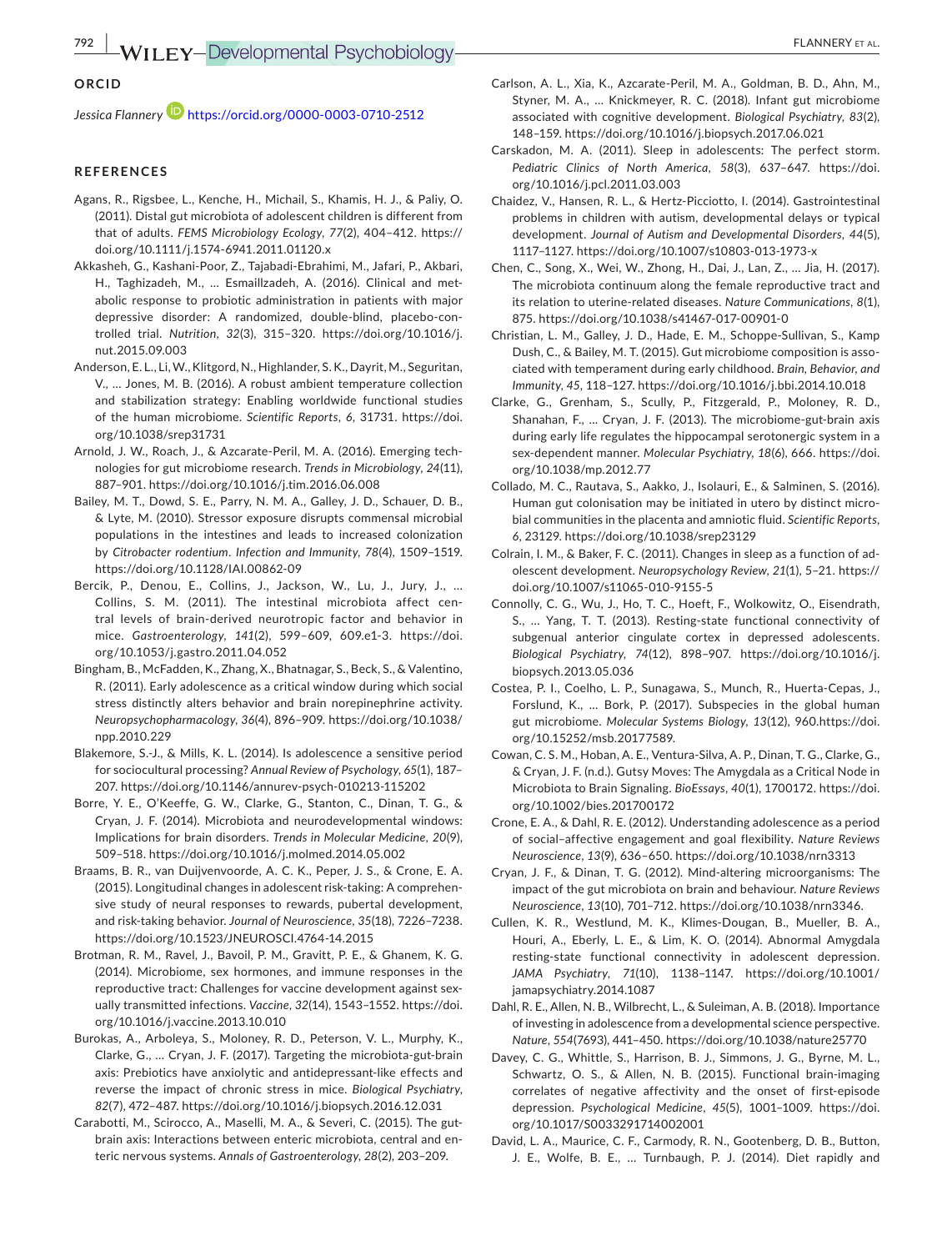reproducibly alters the human gut microbiome. *Nature*, *505*(7484), 559–563. <https://doi.org/10.1038/nature12820>

- de Andrade, S. C., Previdelli, Á. N., Cesar, C. L. G., Marchioni, D. M. L., & Fisberg, R. M. (2016). Trends in diet quality among ad‐ olescents, adults and older adults: A population‐based study. *Preventive Medicine Reports*, *4*, 391–396. [https://doi.org/10.1016/j.](https://doi.org/10.1016/j.pmedr.2016.07.010) [pmedr.2016.07.010](https://doi.org/10.1016/j.pmedr.2016.07.010)
- de Sousa Rodrigues, M. E., Bekhbat, M., Houser, M. C., Chang, J., Walker, D. I., Jones, D. P., … Tansey, M. G. (2017). Chronic psychological stress and high‐fat high‐fructose diet disrupt metabolic and inflammatory gene networks in the brain, liver, and gut and promote behavioral deficits in mice. *Brain, Behavior, and Immunity*, *59*, 158–172. [https://](https://doi.org/10.1016/j.bbi.2016.08.021) [doi.org/10.1016/j.bbi.2016.08.021](https://doi.org/10.1016/j.bbi.2016.08.021)
- de Timary, P., Leclercq, S., Stärkel, P., & Delzenne, N. (2016). A dysbiotic subpopulation of alcohol‐dependent subjects. *Gut Microbes*, *6*(6), 388–391.<https://doi.org/10.1080/19490976.2015.1107696>
- Desbonnet, L., Clarke, G., Traplin, A., O'Sullivan, O., Crispie, F., Moloney, R. D., … Cryan, J. F. (2015). Gut microbiota depletion from early ado‐ lescence in mice: Implications for brain and behaviour. *Brain, Behavior, and Immunity*, *48*, 165–173.<https://doi.org/10.1016/j.bbi.2015.04.004>
- Dinan, T. G., & Cryan, J. F. (2016). Mood by microbe: Towards clini‐ cal translation. *Genome Medicine*, *8*, 36. [https://doi.org/10.1186/](https://doi.org/10.1186/s13073-016-0292-1) [s13073-016-0292-1](https://doi.org/10.1186/s13073-016-0292-1)
- Dinan, T. G., & Cryan, J. F. (2017). Brain–gut–microbiota axis mood, metabolism and behaviour. *Nature Reviews Gastroenterology and Hepatology*, *14*(2), 69–70.<https://doi.org/10.1038/nrgastro.2016.200>
- Driessen, C. E., Cameron, A. J., Thornton, L. E., Lai, S. K., & Barnett, L. M. (2014). Effect of changes to the school food environment on eating behaviours and/or body weight in children: A systematic re‐ view. *Obesity Reviews*, *15*(12), 968–982. [https://doi.org/10.1111/](https://doi.org/10.1111/obr.12224) [obr.12224](https://doi.org/10.1111/obr.12224)
- Farzi, A., Fröhlich, E. E., & Holzer, P. (2018). Gut microbiota and the neuroendocrine system. *Neurotherapeutics*, *15*(1), 5–22. [https://doi.](https://doi.org/10.1007/s13311-017-0600-5) [org/10.1007/s13311-017-0600-5](https://doi.org/10.1007/s13311-017-0600-5)
- Flannery, J. E., Giuliani, N. R., Flournoy, J. C., & Pfeifer, J. H. (2017). Neurodevelopmental changes across adolescence in viewing and la‐ beling dynamic peer emotions. *Developmental Cognitive Neuroscience*, *25*, 113–127. <https://doi.org/10.1016/j.dcn.2017.02.003>
- Foster, J. A., & McVey Neufeld, K.‐A. (2013). Gut–brain axis: How the mi‐ crobiome influences anxiety and depression. *Trends in Neurosciences*, *36*(5), 305–312. <https://doi.org/10.1016/j.tins.2013.01.005>
- Foster, J. A., Rinaman, L., & Cryan,Schloss, P. D., Iverson, K. D., Petrosino, J. F., & Schloss, S. J. (2014). The J. F. (2017). Stress & the gut‐brain axis: Regulation by the microbiome. *Neurobiology of Stress*, *7*, 124– 136. <https://doi.org/10.1016/j.ynstr.2017.03.001>
- Fröhlich, E. E., Farzi, A., Mayerhofer, R., Reichmann, F., Jačan, A., Wagner, B., … Holzer, P. (2016). Cognitive impairment by antibiotic‐induced gut dysbiosis: Analysis of gut microbiota‐brain communication. *Brain, Behavior, and Immunity*, *56*, 140–155. [https://doi.org/10.1016/j.](https://doi.org/10.1016/j.bbi.2016.02.020) [bbi.2016.02.020](https://doi.org/10.1016/j.bbi.2016.02.020)
- Gareau, M. G., Wine, E., Rodrigues, D. M., Cho, J. H., Whary, M. T., Philpott, D. J., … Sherman, P. M. (2011). Bacterial infection causes stress‐induced memory dysfunction in mice. *Gut*, *60*(3), 307–317. <https://doi.org/10.1136/gut.2009.202515>
- Gee, D. G., Humphreys, K. L., Flannery, J., Goff, B., Telzer, E. H., Shapiro, M., … Tottenham, N. (2013). A developmental shift from positive to negative connectivity in human amygdala‐prefrontal circuitry. *Journal of Neuroscience*, *33*(10), 4584–4593. [https://doi.org/10.1523/](https://doi.org/10.1523/JNEUROSCI.3446-12.2013) [JNEUROSCI.3446-12.2013](https://doi.org/10.1523/JNEUROSCI.3446-12.2013)
- Gibson, G. R., Hutkins, R., Sanders, M. E., Prescott, S. L., Reimer, R. A., Salminen, S. J., … Reid, G. (2017). Expert consensus document: The International Scientific Association for Probiotics and Prebiotics (ISAPP) consensus statement on the definition and scope of prebiot‐ ics. *Nature Reviews Gastroenterology and Hepatology*, *14*(8), 491–502. <https://doi.org/10.1038/nrgastro.2017.75>
- Gorky, J., & Schwaber, J. (2016). The role of the gut–brain axis in al‐ cohol use disorders. *Progress in Neuro‐Psychopharmacology and Biological Psychiatry*, *65*, 234–241. [https://doi.org/10.1016/j.](https://doi.org/10.1016/j.pnpbp.2015.06.013) [pnpbp.2015.06.013](https://doi.org/10.1016/j.pnpbp.2015.06.013)
- Group, T. N. H. W., Peterson, J., Garges, S., Giovanni, M., McInnes, P., Wang, L., ... Guver, M. (2009). The NIH human microbiome project. *Genome Research*, *19*(12), 2317–2323. [https://doi.org/10.1101/](https://doi.org/10.1101/gr.096651.109) [gr.096651.109](https://doi.org/10.1101/gr.096651.109)
- Gusberti, F. A., Mombelli, A., Lang, N. P., & Minder, C. E. (1990). Changes in subgingival microbiota during puberty. A 4‐year longitudinal study. *Journal of Clinical Periodontology*, *17*(10), 685–692. [https://doi.](https://doi.org/10.1111/j.1600-051X.1990.tb01054.x) [org/10.1111/j.1600-051X.1990.tb01054.x](https://doi.org/10.1111/j.1600-051X.1990.tb01054.x)
- Heijtz, R. D., Wang, S., Anuar, F., Qian, Y., Björkholm, B., Samuelsson, A., … Pettersson, S. (2011). Normal gut microbiota modulates brain devel‐ opment and behavior. *Proceedings of the National Academy of Sciences*, *108*(7), 3047–3052.<https://doi.org/10.1073/pnas.1010529108>
- Hoban, A. E., Stilling, R. M., Moloney, G., Shanahan, F., Dinan, T. G., Clarke, G., & Cryan, J. F. (2018). The microbiome regulates amyg‐ dala‐dependent fear recall. *Molecular Psychiatry*, *23*(5), 1134–1144. <https://doi.org/10.1038/mp.2017.100>
- Hollister, E. B., Riehle, K., Luna, R. A., Weidler, E. M., Rubio‐Gonzales, M., Mistretta, T.‐A., … Versalovic, J. (2015). Structure and function of the healthy pre‐adolescent pediatric gut microbiome. *Microbiome*, *3*, 36. <https://doi.org/10.1186/s40168-015-0101-x>
- Hopkins, M. E., Nitecki, R., & Bucci, D. J. (2011). Physical exercise during adolescence versus adulthood: Differential effects on object recognition memory and BDNF levels. *Neuroscience*, *194*, 84–94. [https://](https://doi.org/10.1016/j.neuroscience.2011.07.071) [doi.org/10.1016/j.neuroscience.2011.07.071.](https://doi.org/10.1016/j.neuroscience.2011.07.071)
- Hopkins, M., Sharp, R., & Macfarlane, G. (2001). Age and disease related changes in intestinal bacterial populations assessed by cell culture, 16S rRNA abundance, and community cellular fatty acid profiles. *Gut*, *48*(2), 198–205. <https://doi.org/10.1136/gut.48.2.198>
- Hsiao, E. Y., McBride, S. W., Hsien, S., Sharon, G., Hyde, E. R., McCue, T., ... Mazmanian, S. K. (2013). Microbiota modulate behavioral and physiological abnormalities associated with neurodevelopmen‐ tal disorders. *Cell*, *155*(7), 1451–1463. [https://doi.org/10.1016/j.](https://doi.org/10.1016/j.cell.2013.11.024) [cell.2013.11.024](https://doi.org/10.1016/j.cell.2013.11.024).
- Juraska, J. M., & Willing, J. (2017). Pubertal onset as a critical transition for neural development and cognition. *Brain Research*, *1654*, 87–94. [https://doi.org/10.1016/j.brainres.2016.04.012.](https://doi.org/10.1016/j.brainres.2016.04.012)
- Kang, D.‐W., Adams, J. B., Gregory, A. C., Borody, T., Chittick, L., Fasano, A., … Krajmalnik‐Brown, R. (2017). Microbiota Transfer Therapy alters gut ecosystem and improves gastrointestinal and autism symptoms: An open‐label study. *Microbiome*, *5*, 10. [https://doi.org/10.1186/](https://doi.org/10.1186/s40168-016-0225-7) [s40168-016-0225-7](https://doi.org/10.1186/s40168-016-0225-7)
- Kang, D.-W., Park, J. G., Ilhan, Z. E., Wallstrom, G., LaBaer, J., Adams, J. B., & Krajmalnik-Brown, R. (2013). Reduced incidence of prevotella and other fermenters in intestinal microflora of autistic children. *PLoS ONE*, *8*(7). <https://doi.org/10.1371/journal.pone.0068322>.
- Kelly, J. R., Kennedy, P. J., Cryan, J. F., Dinan, T. G., Clarke, G., & Hyland, N. P. (2015). Breaking down the barriers: The gut microbiome, intestinal per‐ meability and stress‐related psychiatric disorders. *Frontiers in Cellular Neuroscience*, *9*, 392.<https://doi.org/10.3389/fncel.2015.00392>
- Kuczynski, J., Lauber, C. L., Walters, W. A., Parfrey, L. W., Clemente, J. C., Gevers, D., & Knight, R. (2011). Experimental and analytical tools for studying the human microbiome. *Nature Reviews. Genetics*, *13*(1), 47–58. <https://doi.org/10.1038/nrg3129>
- Larson, R., & Richards, M. H. (1991). Daily companionship in late childhood and early adolescence: Changing developmen‐ tal contexts. *Child Development*, *62*(2), 284–300. [https://doi.](https://doi.org/10.1111/j.1467-8624.1991.tb01531.x) [org/10.1111/j.1467-8624.1991.tb01531.x](https://doi.org/10.1111/j.1467-8624.1991.tb01531.x)
- Lee, F. S., Heimer, H., Giedd, J. N., Lein, E. S., Šestan, N., Weinberger, D. R., & Casey, B. J. (2014). Adolescent mental health—Opportunity and obligation. *Science*, *346*(6209), 547–549. [https://doi.org/10.1126/](https://doi.org/10.1126/science.1260497) [science.1260497](https://doi.org/10.1126/science.1260497)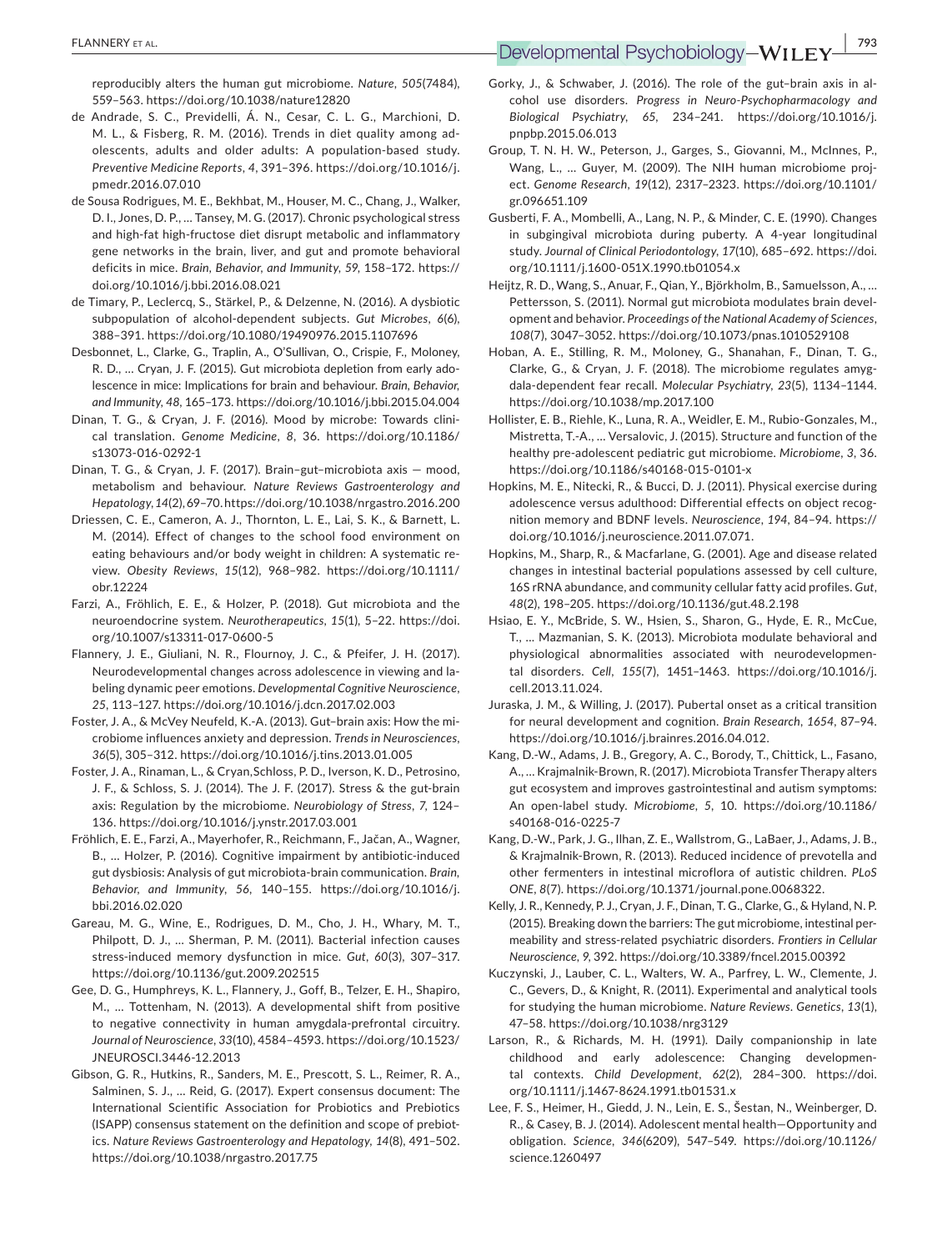**794 WILEY-Developmental Psychobiology- PLANNERY ET AL.** 

- Li, Q., Han, Y., Dy, A. B. C., & Hagerman, R. J. (2017). The gut microbiota and autism spectrum disorders. *Frontiers in Cellular Neuroscience*, *11*, 120. <https://doi.org/10.3389/fncel.2017.00120>
- Loomba‐Albrecht, L. A., & Styne, D. M. (2009). Effect of puberty on body composition. *Current Opinion in Endocrinology, Diabetes, and Obesity*, *16*(1), 10–15. <https://doi.org/10.1097/MED.0b013e328320d54c>
- Luczynski, P., Whelan, S. O., O'Sullivan, C., Clarke, G., Shanahan, F., Dinan, T. G., & Cryan, J. F. (2016). Adult microbiota-deficient mice have distinct dendritic morphological changes: Differential effects in the amygdala and hippocampus. *European Journal of Neuroscience*, *44*(9), 2654–2666.<https://doi.org/10.1111/ejn.13291>
- Mayer, E. A. (2011). Gut feelings: tHe emerging biology of gut–brain com‐ munication. *Nature Reviews Neuroscience*, *12*(8), 453–466. [https://](https://doi.org/10.1038/nrn3071) [doi.org/10.1038/nrn3071](https://doi.org/10.1038/nrn3071)
- Mayer, E. A., Knight, R., Mazmanian, S. K., Cryan, J. F., & Tillisch, K. (2014). Gut microbes and the brain: Paradigm shift in neuroscience. *Journal of Neuroscience*, *34*(46), 15490–15496. [https://doi.org/10.1523/](https://doi.org/10.1523/JNEUROSCI.3299-14.2014) [JNEUROSCI.3299-14.2014](https://doi.org/10.1523/JNEUROSCI.3299-14.2014)
- Mayer, E. A., Naliboff, B. D., & Craig, A. D. B. (2006). Neuroimaging of the brain‐gut axis: From basic understanding to treatment of func‐ tional GI disorders. *Gastroenterology*, *131*(6), 1925–1942. [https://doi.](https://doi.org/10.1053/j.gastro.2006.10.026) [org/10.1053/j.gastro.2006.10.026](https://doi.org/10.1053/j.gastro.2006.10.026)
- McDonald, D., Hyde, E. R., Debelius, J. W., Morton, J. T., Gonzalez, A., Ackermann, G., Knight, R. (2018). American gut: An open platform for citizen‐science microbiome research. *bioRxiv*, *3*(3), e00031–18. <https://doi.org/10.1101/277970>
- McKnight‐Eily, L. R., Eaton, D. K., Lowry, R., Croft, J. B., Presley‐Cantrell, L., & Perry, G. S. (2011). Relationships between hours of sleep and health‐risk behaviors in US adolescent students. *Preventive Medicine*, *53*(4), 271–273.<https://doi.org/10.1016/j.ypmed.2011.06.020>
- McVey Neufeld, K.‐A., Luczynski, P., Dinan, T. G., & Cryan, J. F. (2016). Reframing the teenage wasteland: Adolescent microbiota‐gut‐brain axis. *Canadian Journal of Psychiatry. Revue Canadienne De Psychiatrie*, *61*(4), 214–221.<https://doi.org/10.1177/0706743716635536>
- Mills, K. L., Goddings, A.‐L., Herting, M. M., Meuwese, R., Blakemore, S.-J., Crone, E. A., ... Tamnes, C. K. (2016). Structural brain development between childhood and adulthood: Convergence across four longitudinal samples. *NeuroImage*, *141*, 273–281. [https://doi.](https://doi.org/10.1016/j.neuroimage.2016.07.044) [org/10.1016/j.neuroimage.2016.07.044](https://doi.org/10.1016/j.neuroimage.2016.07.044)
- Moloney, R. D., Johnson, A. C., O'Mahony, S. M., Dinan, T. G., Meerveld, B.‐G.‐V., & Cryan, J. F. (2016). Stress and the Microbiota–Gut–brain axis in visceral pain: Relevance to irritable bowel syndrome. *CNS Neuroscience and Therapeutics*, *22*(2), 102–117. <https://doi.org/10.1111/cns.12490>
- Münger, E., Montiel-Castro, A. J., Langhans, W., & Pacheco-López, G. (2018). Reciprocal interactions between gut microbiota and host so‐ cial behavior. *Frontiers in Integrative Neuroscience*, *12*, 21. [https://doi.](https://doi.org/10.3389/fnint.2018.00021) [org/10.3389/fnint.2018.00021.](https://doi.org/10.3389/fnint.2018.00021)
- Neufeld, K. M., Kang, N., Bienenstock, J., & Foster, J. A. (2011). Reduced anxiety-like behavior and central neurochemical change in germfree mice. *Neurogastroenterology and Motility: The Official Journal of the European Gastrointestinal Motility Society*, *23*(3), 255–264, e119. <https://doi.org/10.1111/j.1365-2982.2010.01620.x>
- Ng, Q. X., Peters, C., Ho, C. Y. X., Lim, D. Y., & Yeo, W.‐S. (2018). A meta‐ analysis of the use of probiotics to alleviate depressive symptoms. *Journal of Affective Disorders*, *228*, 13–19. [https://doi.org/10.1016/j.](https://doi.org/10.1016/j.jad.2017.11.063) [jad.2017.11.063](https://doi.org/10.1016/j.jad.2017.11.063)
- O'Mahony, S. M., Clarke, G., Dinan, T. G., & Cryan, J. F. (2017). Early‐life adversity and brain development: Is the microbiome a missing piece of the puzzle? *Neuroscience*, *342*, 37–54. [https://doi.org/10.1016/j.](https://doi.org/10.1016/j.neuroscience.2015.09.068) [neuroscience.2015.09.068](https://doi.org/10.1016/j.neuroscience.2015.09.068)
- Oh, J., Conlan, S., Polley, E. C., Segre, J. A., & Kong, H. H. (2012). Shifts in human skin and nares microbiota of healthy children and adults. *Genome Medicine*, *4*(10), 77. <https://doi.org/10.1186/gm378>
- Paliy, O., Kenche, H., Abernathy, F., & Michail, S. (2009). High‐through‐ put quantitative analysis of the human intestinal microbiota with a

phylogenetic microarray. *Applied and Environmental Microbiology*, *75*(11), 3572–3579. <https://doi.org/10.1128/AEM.02764-08>

- Pannekoek, J. N., van der Werff, S., Meens, P. H. F., van den Bulk, B. G., Jolles, D. D., Veer, I. M., … Vermeiren, R. R. J. M. (2014). Aberrant resting‐state functional connectivity in limbic and salience net‐ works in treatment‐naïve clinically depressed adolescents. *Journal of Child Psychology and Psychiatry*, *55*(12), 1317–1327. [https://doi.](https://doi.org/10.1111/jcpp.12266) [org/10.1111/jcpp.12266](https://doi.org/10.1111/jcpp.12266)
- Petrosino, J. F. (2018). The microbiome in precision medicine: The way forward. *Genome Medicine*, *10*, 12. [https://doi.org/10.1186/](https://doi.org/10.1186/s13073-018-0525-6) [s13073-018-0525-6](https://doi.org/10.1186/s13073-018-0525-6)
- Peverill, M., McLaughlin, K. A., Finn, A. S., & Sheridan, M. A. (2016). Working memory filtering continues to develop into late adoles‐ cence. *Developmental Cognitive Neuroscience*, *18*, 78–88. [https://doi.](https://doi.org/10.1016/j.dcn.2016.02.004) [org/10.1016/j.dcn.2016.02.004](https://doi.org/10.1016/j.dcn.2016.02.004)
- Pfeifer, J. H., & Berkman, E. T. (2018). The Development of self and iden‐ tity in adolescence: Neural evidence and implications for a value‐ based choice perspective on motivated behavior. *Child Development Perspectives*, *12*(3), 158–164. <https://doi.org/10.1111/cdep.12279>
- Pinto‐Sanchez, M. I., Hall, G. B., Ghajar, K., Nardelli, A., Bolino, C., Lau, J. T., … Bercik, P. (2017). Probiotic *Bifidobacterium longum* NCC3001 reduces depression scores and alters brain activity: A pilot study in patients with irritable bowel syndrome. *Gastroenterology*, *153*(2), 448–459.e8.<https://doi.org/10.1053/j.gastro.2017.05.003>
- Pirbaglou, M., Katz, J., de Souza, R. J., Stearns, J. C., Motamed, M., & Ritvo, P. (2016). Probiotic supplementation can positively affect anxiety and depressive symptoms: A systematic review of random‐ ized controlled trials. *Nutrition Research*, *36*(9), 889–898. [https://doi.](https://doi.org/10.1016/j.nutres.2016.06.009) [org/10.1016/j.nutres.2016.06.009](https://doi.org/10.1016/j.nutres.2016.06.009)
- Rogers, G. B., Keating, D. J., Young, R. L., Wong, M.‐L., Licinio, J., & Wesselingh, S. (2016). From gut dysbiosis to altered brain function and mental illness: Mechanisms and pathways. *Molecular Psychiatry*, *21*(6), 738–748.<https://doi.org/10.1038/mp.2016.50>
- Romer, D. (2010). Adolescent risk taking, impulsivity, and brain devel‐ opment: Implications for prevention. *Developmental Psychobiology*, *52*(3), 263–276. <https://doi.org/10.1002/dev.20442>
- Romer, D., Reyna, V. F., & Satterthwaite, T. D. (2017). Beyond stereotypes of adolescent risk taking: Placing the adolescent brain in develop‐ mental context. *Developmental Cognitive Neuroscience*, *27*, 19–34. <https://doi.org/10.1016/j.dcn.2017.07.007>
- Sanders, M. E. (2008). Probiotics: Definition, sources, selection, and uses. *Clinical Infectious Diseases*, *46*(Supp. 2), S58–S61. [https://doi.](https://doi.org/10.1086/523341) [org/10.1086/523341](https://doi.org/10.1086/523341)
- Sarkar, A., Lehto, S. M., Harty, S., Dinan, T. G., Cryan, J. F., & Burnet, P. W. J. (2016). Psychobiotics and the manipulation of bacteria–gut– brain signals. *Trends in Neurosciences*, *39*(11), 763–781. [https://doi.](https://doi.org/10.1016/j.tins.2016.09.002) [org/10.1016/j.tins.2016.09.002](https://doi.org/10.1016/j.tins.2016.09.002)
- Sarkar, A., Harty, S., Lehto, S. M., Moeller, A. H., Dinan, T. G., Dunbar, R. I. M., … Burnet, P. W. J. (2018). The microbiome in psychology and cognitive neuroscience. *Trends in Cognitive Sciences*, *22*(7), 611–636. <https://doi.org/10.1016/j.tics.2018.04.006>
- Savignac, H. M., Tramullas, M., Kiely, B., Dinan, T. G., & Cryan, J. F. (2015). Bifidobacteria modulate cognitive processes in an anxious mouse strain. *Behavioural Brain Research*, *287*, 59–72. [https://doi.](https://doi.org/10.1016/j.bbr.2015.02.044) [org/10.1016/j.bbr.2015.02.044](https://doi.org/10.1016/j.bbr.2015.02.044)
- Schloss, P. D., Iverson, K. D., Petrosino, J. F., & Schloss, S. J. (2014). The dynamics of a family's gut microbiota reveal variations on a theme. *Microbiome*, *2*, 25. <https://doi.org/10.1186/2049-2618-2-25>
- Schmidt, K., Cowen, P. J., Harmer, C. J., Tzortzis, G., Errington, S., & Burnet, P. W. J. (2015). Prebiotic intake reduces the waking cortisol response and alters emotional bias in healthy volunteers. *Psychopharmacology*, *232*(10), 1793–1801.<https://doi.org/10.1007/s00213-014-3810-0>
- Sender, R., Fuchs, S., & Milo, R. (2016). Are we really vastly outnum‐ bered? Revisiting the ratio of bacterial to host cells in humans. *Cell*, *164*(3), 337–340. <https://doi.org/10.1016/j.cell.2016.01.013>